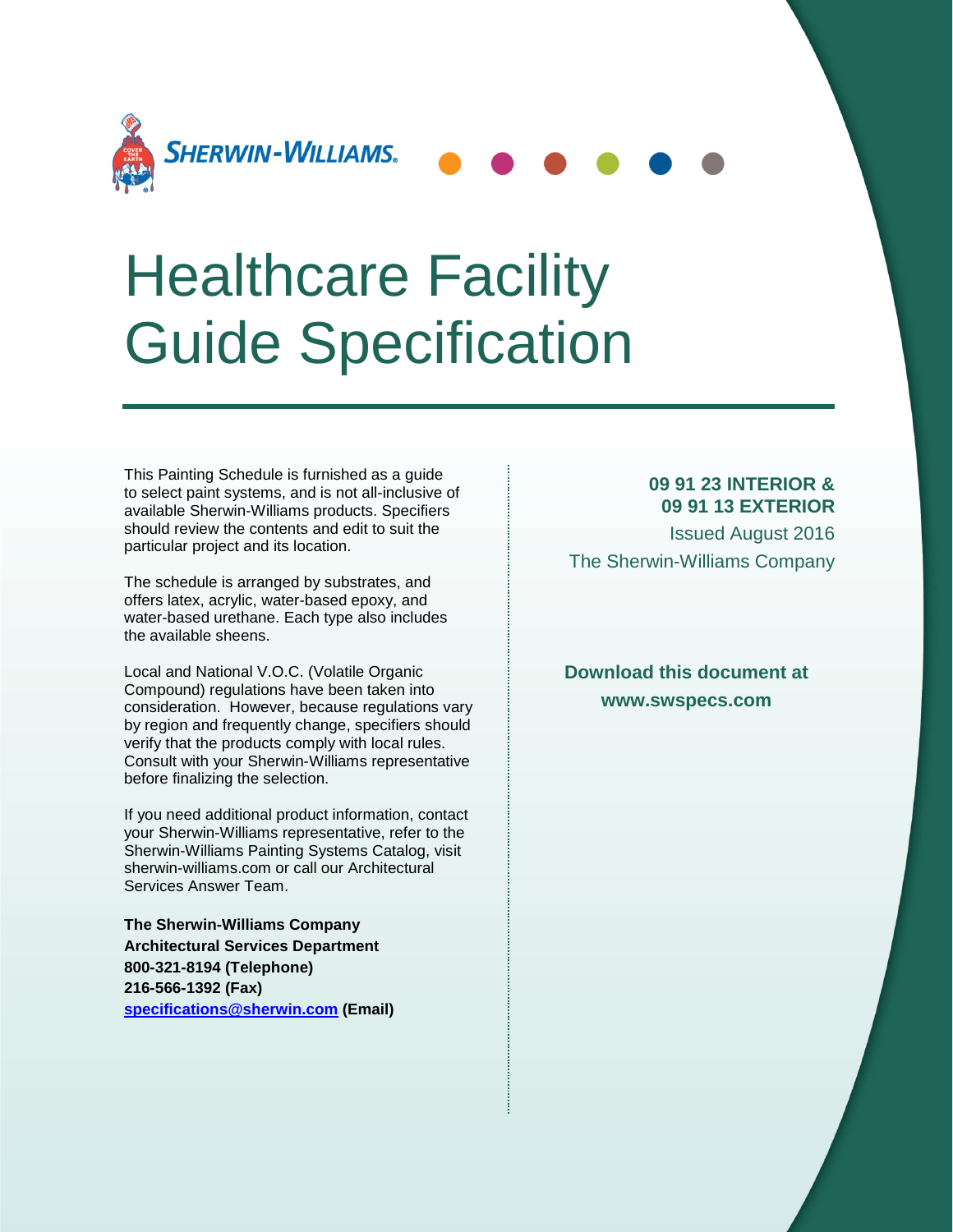### INTERIOR SYSTEMS:

| <u>INTENIUN OTOTEIVIO.</u>                                                               |             |
|------------------------------------------------------------------------------------------|-------------|
| <b>Important Surface Prep Instructions:</b>                                              | Page 2      |
| <b>Interior Topcoats:</b>                                                                | Page 2      |
| <b>Miscellaneous Notes:</b>                                                              | Page $3-4$  |
| <b>Resident Room/Patient Room/Common Area:</b>                                           |             |
| CMU - Concrete Masonry Units                                                             | Page 5 - 8  |
| Masonry and Concrete - Ceilings and Soffits                                              |             |
|                                                                                          |             |
| Gypsum Board - Walls                                                                     |             |
| Gypsum Board - Ceilings and Soffits                                                      |             |
| Wood - Painted Doors, Frames, Trim, or Chair Rails<br>Wood - Stained Trim or Chair Rails |             |
|                                                                                          |             |
| Ferrous Metal - Doors, Frames, and Miscellaneous Metals                                  |             |
| Ferrous Metal — High Performance Finish (Including Handrails)                            |             |
| Non-Ferrous Metal - Galvanized/Aluminum                                                  |             |
| Non-Ferrous Metal - High Performance Finish (Including Handrails)                        |             |
| Kitchen/Food Service Area/Restroom/Dry Lab/Corridor:                                     | Page $8-10$ |
| CMU - Concrete Masonry Units                                                             |             |
| Masonry and Concrete - Ceilings and Soffits                                              |             |
| Gypsum Board - Walls                                                                     |             |
| Gypsum Board - Ceilings and Soffits                                                      |             |
| Ferrous Metal - Doors, Frames, and Miscellaneous Metals                                  |             |
| Ferrous Metal - High Performance Finish (Including Handrails)                            |             |
| Non-Ferrous Metal - Galvanized/Aluminum                                                  |             |
| Non-Ferrous Metal - High Performance Finish (Including Handrails)                        |             |
|                                                                                          |             |
| <b>Operating Room/Surgical Suite:</b>                                                    | Page 11     |
| CMU - Concrete Masonry Units                                                             |             |
| Gypsum Board - Walls & Ceilings                                                          |             |
| Ferrous Metal - Doors, Frames, Handrails and Miscellaneous Metals                        |             |
| Non-Ferrous Metal - Doors, Frames, Handrails and Miscellaneous Metals                    |             |
|                                                                                          |             |
| <b>Exposed Ceilings and Decking:</b>                                                     | Page 12     |
| Ferrous Metal Decking - including Bar Joists                                             |             |
| Non-Ferrous Decking                                                                      |             |
| <b>Concrete Floors:</b>                                                                  | Page 13     |
| <b>Pigmented Coating Systems</b>                                                         |             |
| <b>Decorative Coating Systems</b>                                                        |             |
|                                                                                          |             |
| <b>EXTERIOR SYSTEMS:</b>                                                                 |             |
| <b>Exterior Topcoats:</b>                                                                | Page 14     |

| <b>EXTRIOR TODCOATS.</b>             | Page 14 |
|--------------------------------------|---------|
| Concrete and Masonry - Smooth:       | Page 15 |
| <b>CMU and Block Areas - Porous:</b> | Page 15 |
| <b>Ferrous Metals:</b>               | Page 16 |
| <b>Non-Ferrous Metals:</b>           | Page 16 |
| Wood:                                | Page 16 |
| <b>Plaster/Stucco/EIFS:</b>          | Page 17 |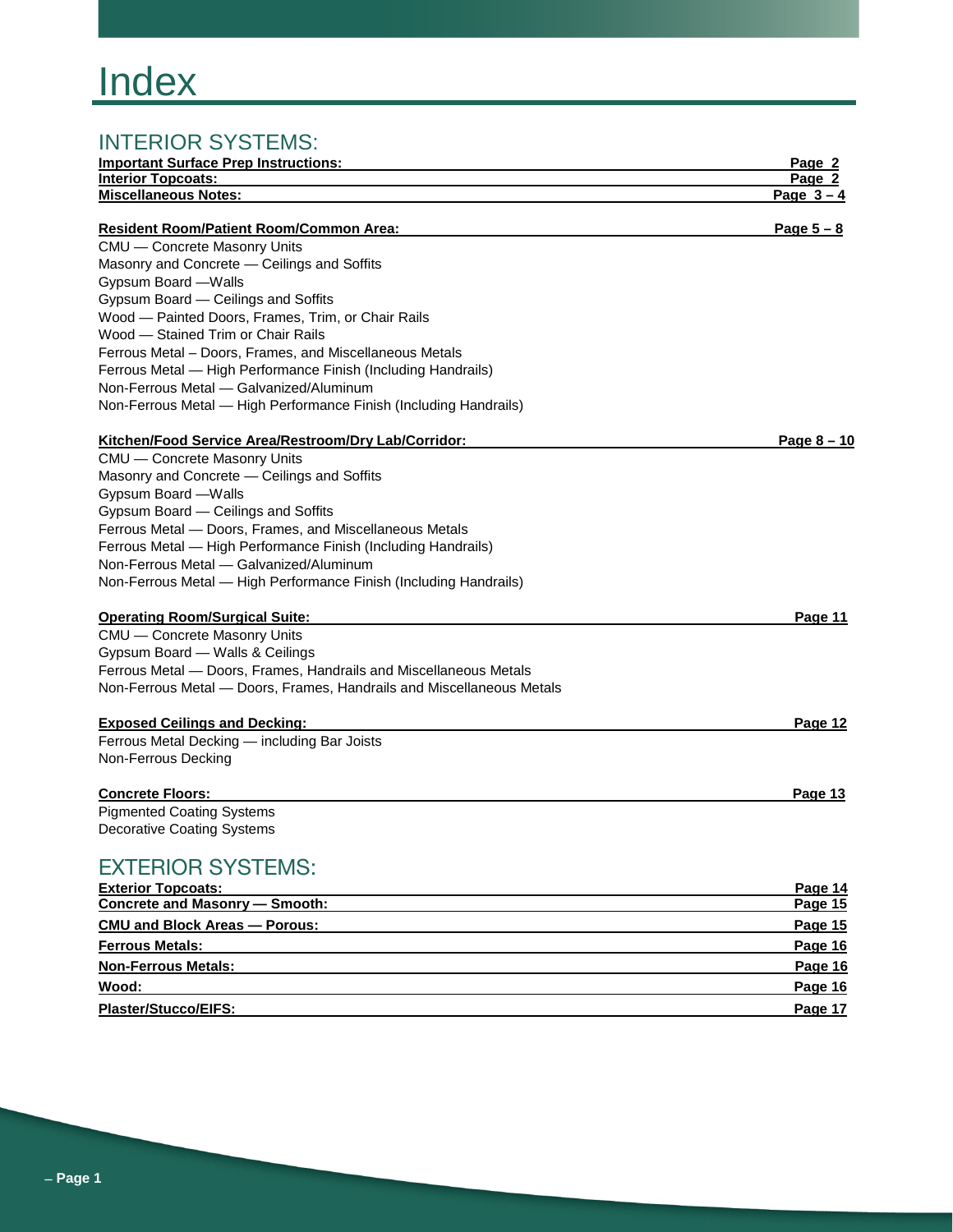## Healthcare Facility Interior Paint Schedule

### Important Surface Preparation Instructions:

*Verify the existence of lead based paints on the project. Buildings constructed after 1978 are less likely to contain lead based*  paints. If lead based paints are suspected on the project, all removal must be done in accordance with the EPA Renovation, *Repair and Painting rule and all applicable state and local regulations. State and local regulations may be more strict than those set under the federal regulations. Verify that Owner has completed a Hazardous Material Assessment Report for the project prior to issuing of Drawings.*

> **WARNING!** Removal of old paint by sanding, scraping or other means may generate dust or fumes that contain lead. Exposure to lead dust or fumes may cause brain damage or other adverse health effects, especially in children or pregnant women. Controlling exposure to lead or other hazardous substances requires the use of proper protective equipment, such as a properly fitted respirator (NIOSH approved) and proper containment and cleanup. For more information, call the National Lead Information Center at 1-800-424-LEAD (in US) or contact your local health authority. Removal must be done in accordance with EPA Renovation, Repair and Painting Rule and all related state and local regulations. Care should be taken to follow all state and local regulations which may be more strict than those set under the federal RRP Rule.

### Specifier Notes — Topcoats:

a. **ProMar® 200 Zero VOC Interior Latex** — A durable, professional quality zero VOC vinyl acrylic topcoat available in a Flat, Low Sheen, Low Gloss, Eg-Shel, Semi-Gloss, and Gloss finishes.

b. **Harmony® Interior Latex**—A durable zero VOC interior paint. Harmony also contains an anti-microbial agent that inhibits the growth of mold and mildew on the paint film--which also inhibits the growth of bacterial odors. Its Odor Eliminating Technology reduces common odors to help keep rooms smelling fresher, longer. Formaldehyde Reducing Technology helps improve indoor air quality by reducing VOCs from possible sources like insulation, carpet, cabinets and fabric.\* \*The length of time Harmony actively reduces odors and formaldehyde depends on the concentration, the frequency of exposure and the amount of painted surface area.

c. **Paint Shield® Microbicidal Interior Latex Paint** – A durable interior paint available in an eg-shel finish. Surfaces painted with Paint Shield® kill greater than 99.9% of (Staph) *Staphylococcus aureus*, MRSA (Methicillin-resistant *Staphylococcus aureus*), *E. Coli* (*Escherichia coli*), VRE (Vancomycin-resistant *Enterococcus faecalis*), and *Enterobacter aerogenes* within two hours of exposure on a painted surface.

d. **Pro Industrial™ Pre-Catalyzed Waterbased Epoxy** — A single-component, waterbased acrylic epoxy that offers the durability and resistance to stains and most cleaning solvents usually characteristic of two-component waterbased epoxies. Available in Eg-Shel and Semi-Gloss finishes.

e. **Pro Industrial™ Water Based Catalyzed Epoxy** — A two-component waterborne epoxy formulated to provide excellent corrosion resistance, chemical resistance, abrasion resistance, and moisture resistance. Available in Eg-Shel and Gloss finishes.

f. **Pro Industrial™ Acrylic Coating** — A single-component, light industrial, 100% acrylic coating that flows and levels to a smooth finish. Available in a Eg-Shel, Semi-Gloss, and Gloss finishes.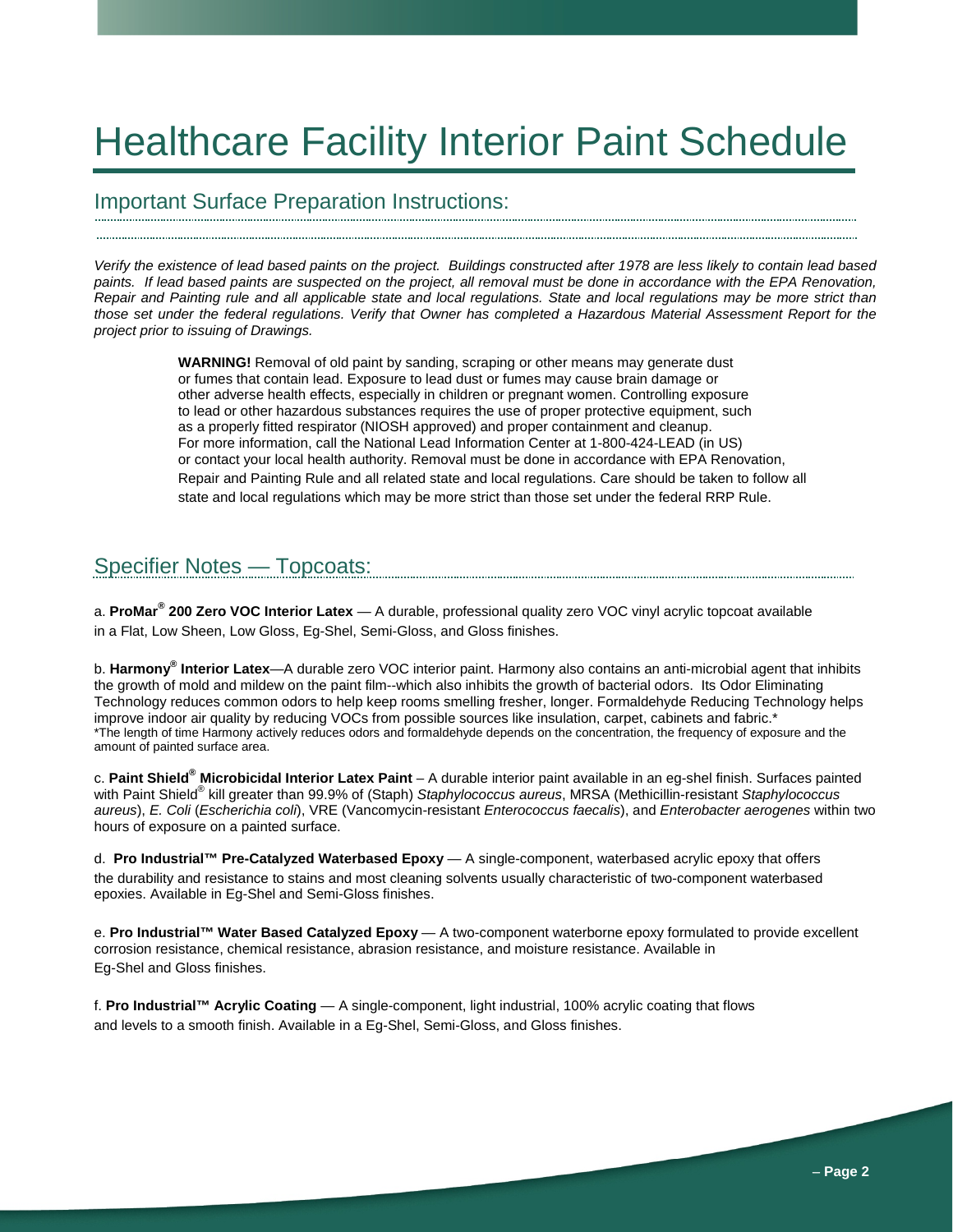### Recommended Finishes:

| <b>Ceilings and Soffits:</b> | Flat Finish                                |
|------------------------------|--------------------------------------------|
| Walls:                       | Eg-Shel or Semi-Gloss Finish               |
| Trim:                        | Semi-Gloss Finish (unless otherwise noted) |

### Miscellaneous Notes:

#### **SURFACE PREPARATION:**

A. Proper product selection, surface preparation, and application affect coating performance. Coating integrity and service life will be reduced because of improperly prepared surfaces. Selection and implementation of proper surface preparation ensures coating adhesion to the substrate and prolongs the service life of the coating system. Recognize that any surface preparation short of total removal of the old coating may compromise the service length of the system.

- B. Selection of the proper method of surface preparation depends on the substrate, the environment, and the expected service life of the coating system. Economics, surface contamination, and the effect on the substrate will also influence the selection of surface preparation methods.
- C. The surface must be dry and in sound condition. Remove oil, dust, dirt, loose rust, peeling paint or other contamination to ensure good adhesion.
- D. Prior to attempting to remove mildew, it is always recommended to test any cleaner on a small, inconspicuous area prior to use. Bleach and bleaching type cleaners may damage or discolor existing paint films. Bleach alternative cleaning solutions may be advised. Remove mildew before painting by washing with a solution of 1 part liquid household bleach and 3 parts of warm water. Apply the solution and scrub the mildewed area. Allow the solution to remain on the surface for 10 minutes. Rinse thoroughly with clean water and allow the surface to dry 48 hours before painting. Wear protective glasses or goggles, waterproof gloves, and protective clothing. Quickly wash off any of the mixture that comes in contact with your skin. Do not add detergents or ammonia to the bleach/water solution.
- E. Previously Coated Surfaces: maintenance painting will frequently not permit or require complete removal of all old coatings prior to repainting. However, all surface contamination such as oil, grease, loose paint, mill scale, dirt, foreign matter, rust, mold, mildew, mortar, efflorescence, and sealers must be removed to assure sound bonding to the tightly adhering old paint. Glossy surfaces of old paint films must be clean and dull before repainting. Thorough washing with an abrasive cleanser will clean and dull in one operation, or, wash thoroughly and dull by sanding. Spot prime any bare areas with an appropriate primer. Recognize that any surface preparation short of total removal of the old coating may compromise the service length of the system. Check for compatibility by applying a test patch of the recommended coating system, covering at least 2 to 3 square feet. Allow to dry one week before testing adhesion per ASTM D3359. If the coating system is incompatible, complete removal is required per ASTM D4259.
- F. No exterior painting should be done immediately after a rain, during foggy weather, when rain is predicted, or when the temperature is below 50°F, unless products are designed specifically for these conditions. On large expanses of metal siding, the air, surface and material temperatures must be 50°F or higher to use low temperature products.
- G. This schedule is not inclusive of all Sherwin-Williams products; other products and finishes are available.
- H. Not all products are compliant nationwide, visit related websites for CARB, OTC, SCAQMD for current VOC regulations.

CARB- <http://www.arb.ca.gov/coatings/coatingsrules.htm> OTC- [www.otcair.org](http://www.otcair.org/) SCAQMD**-** <http://www.aqmd.gov/rules>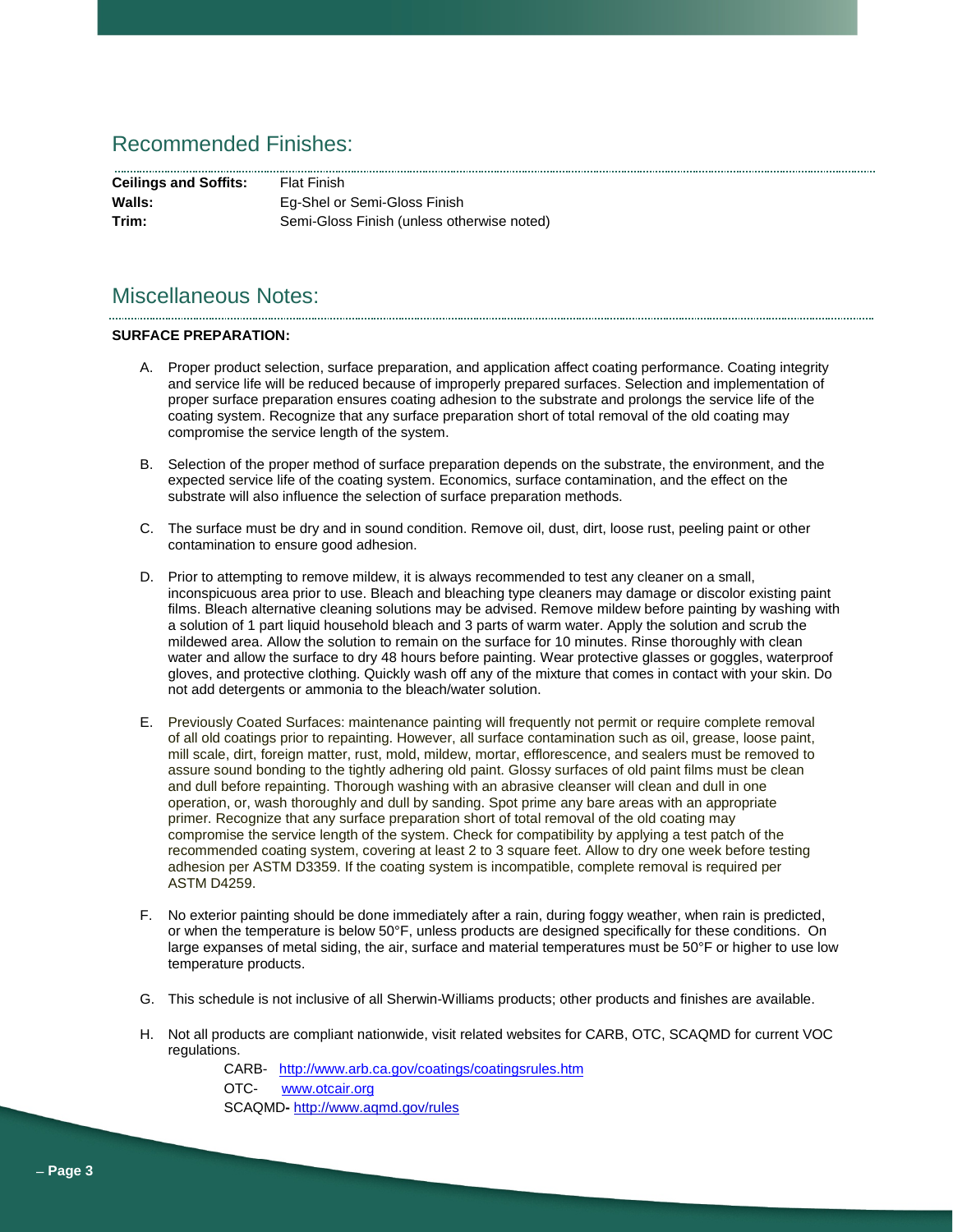### Miscellaneous Notes (Cont.):

- I. Product names, logos, brands and other trademarks are the property of their respective trademark holders.
- J. Refer to the current MSDS/SDS/EDS for specific VOCs (calculated per 40 CFR 59.406). VOCs may vary by base and sheen.
- K. Coating Maintenance Manual: upon conclusion of the project, the Contractor or paint manufacture/supplier shall furnish a coating maintenance manual, such as Sherwin-Williams "Custodian Project Color and Product Information" report or equal. Manual shall include an Area Summary with finish schedule, Area Detail designating where each product/color/finish was used, product data pages, Material Safety Data Sheets, care and cleaning instructions, touch-up procedures, and color samples of each color and finish used.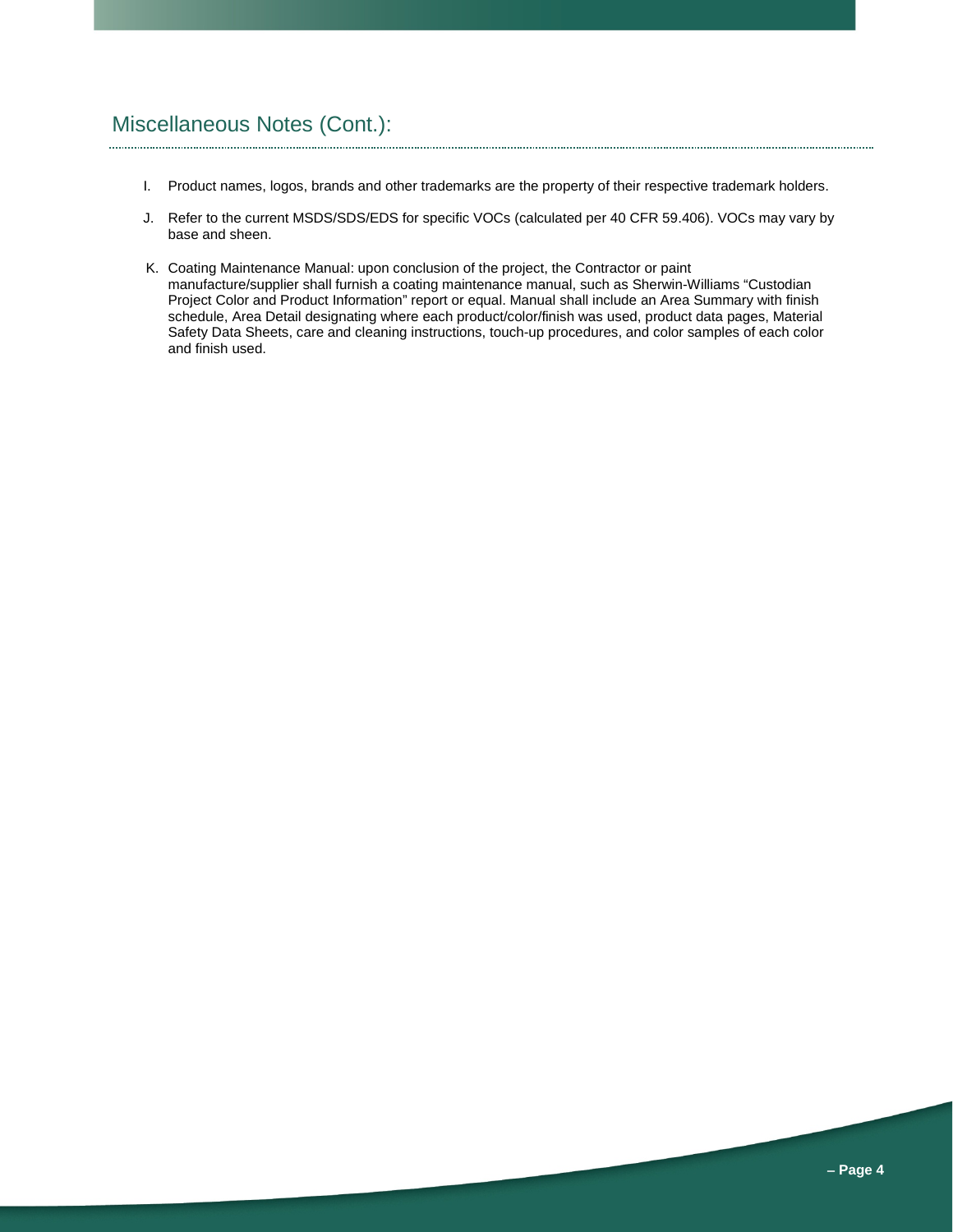### Resident Room/Patient Room/Common Area:

### **CMU — Concrete Masonry Units**

|                | Gloss-High Performance Finish                                     |
|----------------|-------------------------------------------------------------------|
| <b>Filler:</b> | Loxon <sup>®</sup> Block Surfacer, A24W200                        |
| 1st coat:      | Pro Industrial™ Water Based Catalyzed Epoxy Gloss, B73-300 Series |
| 2nd coat:      | Pro Industrial™ Water Based Catalyzed Epoxy Gloss, B73-300 Series |

### Semi-Gloss Finish

| <b>Primer:</b> | Loxon <sup>®</sup> Block Surfacer, A24W200           |
|----------------|------------------------------------------------------|
| 1st coat:      | <b>Harmony Interior Latex Semi-Gloss, B10 Series</b> |
| 2nd coat:      | <b>Harmony Interior Latex Semi-Gloss, B10 Series</b> |

### Eg-Shel Finish

| Filler:   | Loxon <sup>®</sup> Block Surfacer, A24W200             |
|-----------|--------------------------------------------------------|
| 1st coat: | Harmony <sup>®</sup> Interior Latex Eg-Shel, B9 Series |
| 2nd coat: | Harmony <sup>®</sup> Interior Latex Eg-Shel, B9 Series |

### Eg-Shel Finish, Microbicidal Paint

| Filler:   | Loxon <sup>®</sup> Block Surfacer, A24W200                                  |
|-----------|-----------------------------------------------------------------------------|
| 1st coat: | Paint Shield® Interior Latex Eg-Shel Microbicidal Paint, D12W51             |
| 2nd coat: | Paint Shield <sup>®</sup> Interior Latex Eg-Shel Microbicidal Paint, D12W51 |

### Eg-Shel- **High Performance Finish**

| Filler:   | Loxon <sup>®</sup> Block Surfacer, A24W200                          |
|-----------|---------------------------------------------------------------------|
| 1st coat: | Pro Industrial™ Water Based Catalyzed Epoxy Eq-Shel, B73-360 Series |
| 2nd coat: | Pro Industrial™ Water Based Catalyzed Epoxy Eq-Shel, B73-360 Series |

### **Masonry and Concrete — Ceilings and Soffits**

| Loxon <sup>®</sup> Concrete & Masonry Primer Sealer, A24W8300 |                                                     |
|---------------------------------------------------------------|-----------------------------------------------------|
|                                                               |                                                     |
| Harmony <sup>®</sup> Interior Latex Flat, B5 Series           |                                                     |
|                                                               | Harmony <sup>®</sup> Interior Latex Flat, B5 Series |

### **Alternate:**

| Primer:   | Loxon <sup>®</sup> Concrete & Masonry Primer Sealer, A24W8300         |
|-----------|-----------------------------------------------------------------------|
| 1st coat: | ProMar <sup>®</sup> 200 Zero VOC Interior Latex Flat, B30-2600 Series |
| 2nd coat: | ProMar <sup>®</sup> 200 Zero VOC Interior Latex Flat, B30-2600 Series |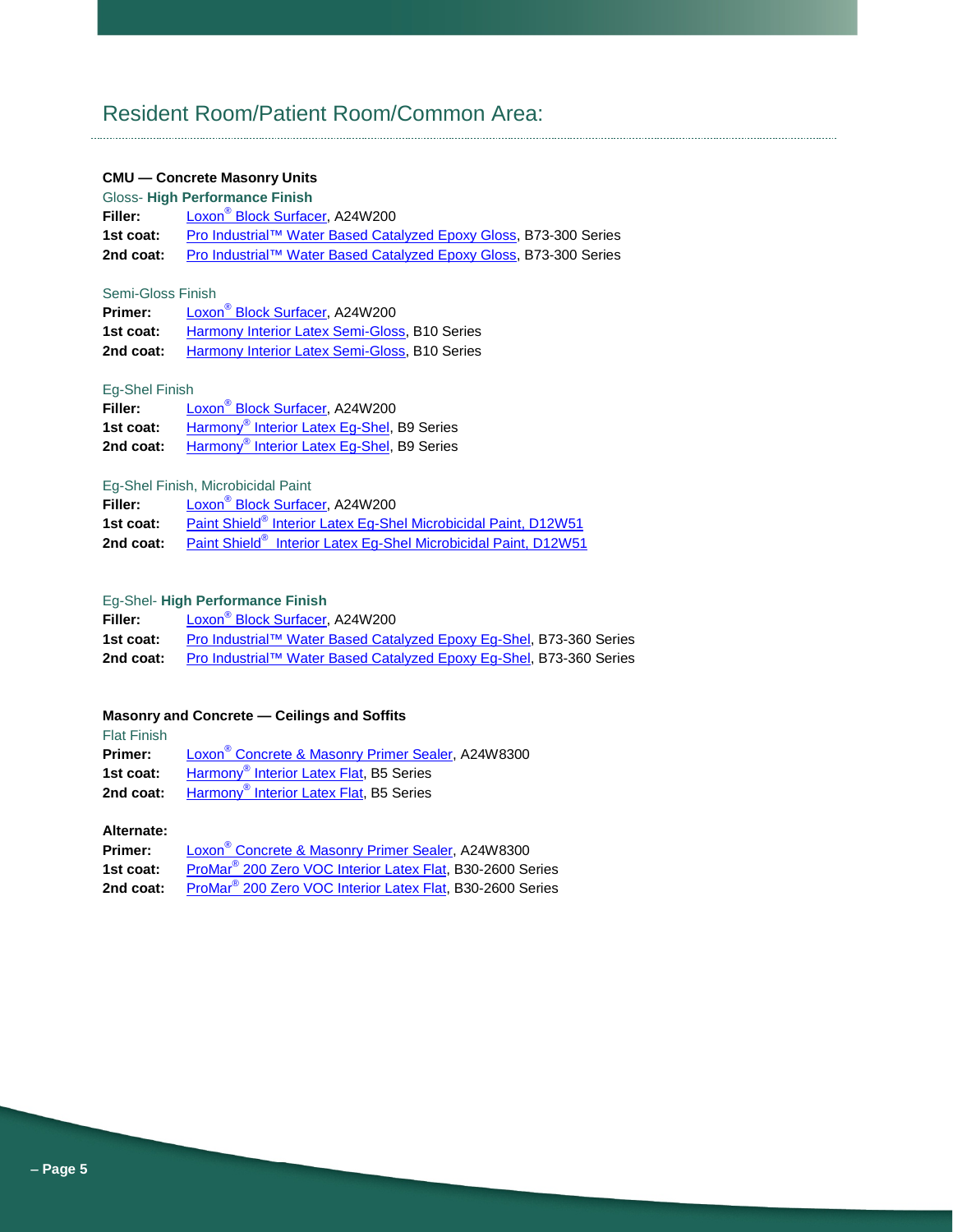## Resident Room/Patient Room/Common Area (Cont.):

### **Gypsum Board — Walls**

### Gloss- **High Performance Finish**

| <b>Primer:</b> | ProMar <sup>®</sup> 200 Zero VOC Latex Primer, B28W2600           |
|----------------|-------------------------------------------------------------------|
| 1st coat:      | Pro Industrial™ Water Based Catalyzed Epoxy Gloss, B73-300 Series |
| 2nd coat:      | Pro Industrial™ Water Based Catalyzed Epoxy Gloss, B73-300 Series |

### Semi-Gloss Finish

| <b>Primer:</b> | Harmony <sup>®</sup> Interior Latex Primer, B11            |
|----------------|------------------------------------------------------------|
| 1st coat:      | Harmony <sup>®</sup> Interior Latex Semi-Gloss, B10 Series |
| 2nd coat:      | Harmony <sup>®</sup> Interior Latex Semi-Gloss, B10 Series |

### Eg-Shel Finish

| <b>Primer:</b> | Harmony <sup>®</sup> Interior Latex Primer, B11        |
|----------------|--------------------------------------------------------|
| 1st coat:      | Harmony <sup>®</sup> Interior Latex Eq-Shel, B9 Series |
| 2nd coat:      | Harmony <sup>®</sup> Interior Latex Eg-Shel, B9 Series |

### Eg-Shel Finish, Microbicidal Paint

| <b>Filler:</b> | ProMar <sup>®</sup> 200 Zero VOC Interior Latex Primer, B28W2600            |  |  |
|----------------|-----------------------------------------------------------------------------|--|--|
| 1st coat:      | Paint Shield <sup>®</sup> Interior Latex Eq-Shel Microbicidal Paint, D12W51 |  |  |
| 2nd coat:      | Paint Shield® Interior Latex Eg-Shel Microbicidal Paint, D12W51             |  |  |

### Eg-Shel- **High Performance Finish**

| Primer:   | ProMar <sup>®</sup> 200 Zero VOC Latex Primer, B28W2600             |  |  |
|-----------|---------------------------------------------------------------------|--|--|
| 1st coat: | Pro Industrial™ Water Based Catalyzed Epoxy Eg-Shel, B73-300 Series |  |  |
| 2nd coat: | Pro Industrial™ Water Based Catalyzed Epoxy Eg-Shel, B73-300 Series |  |  |

### **Gypsum Board — Ceilings and Soffits**

Flat Finish

| Primer:   | Harmony <sup>®</sup> Interior Latex Primer, B11     |
|-----------|-----------------------------------------------------|
| 1st coat: | Harmony <sup>®</sup> Interior Latex Flat, B5 Series |
| 2nd coat: | Harmony <sup>®</sup> Interior Latex Flat, B5 Series |

### **Alternate:**

| Primer:   | ProMar <sup>®</sup> 200 Zero VOC Latex Primer, B28W2600               |
|-----------|-----------------------------------------------------------------------|
| 1st coat: | ProMar <sup>®</sup> 200 Zero VOC Interior Latex Flat, B30-2600 Series |
| 2nd coat: | ProMar <sup>®</sup> 200 Zero VOC Interior Latex Flat, B30-2600 Series |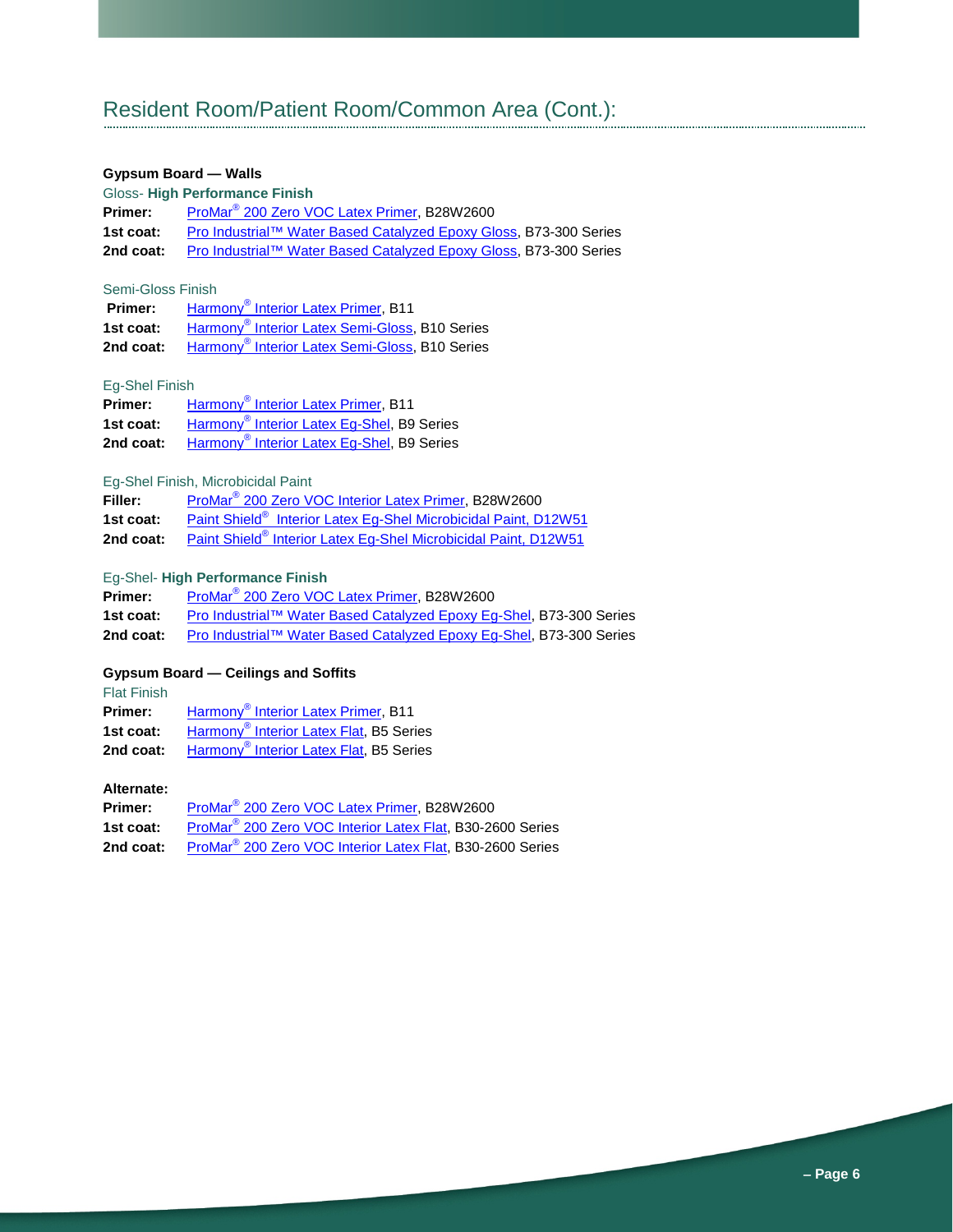### Resident Room/Patient Room/Common Area (Cont.):

### **Wood — Painted Doors, Frames, Trim, or Chair Rails**

Semi-Gloss Finish

| <b>Primer:</b> | PrepRite <sup>®</sup> ProBlock <sup>®</sup> Latex Primer/Sealer B51 Series |
|----------------|----------------------------------------------------------------------------|
| 1st coat:      | Pro Industrial™ Acrylic Semi-Gloss, B66-650 Series                         |
| 2nd coat:      | Pro Industrial™ Acrylic Semi-Gloss, B66-650 Series                         |

#### **Alternate:**

| <b>Primer:</b> | PrepRite <sup>®</sup> ProBlock <sup>®</sup> Latex Primer/Sealer B51 Series |
|----------------|----------------------------------------------------------------------------|
| 1st coat:      | Pro Industrial™ Pre-Catalyzed Waterbased Epoxy Semi-Gloss, K46 Series      |
| 2nd coat:      | Pro Industrial™ Pre-Catalyzed Waterbased Epoxy Semi-Gloss, K46 Series      |

#### Eg-Shel Finish, Microbicidal Paint

| <b>Filler:</b> | PrepRite <sup>®</sup> ProBlock <sup>®</sup> Latex Primer/Sealer B51 Series  |  |  |
|----------------|-----------------------------------------------------------------------------|--|--|
| 1st coat:      | Paint Shield <sup>®</sup> Interior Latex Eg-Shel Microbicidal Paint, D12W51 |  |  |
| 2nd coat:      | Paint Shield <sup>®</sup> Interior Latex Eg-Shel Microbicidal Paint, D12W51 |  |  |

### **Wood — Stained Trim or Chair Rails**

Stained Finish

| Stain:    | Minwax <sup>®</sup> 250 Stain                                       |
|-----------|---------------------------------------------------------------------|
| 2nd coat: | Minwax <sup>®</sup> Waterbased Polyurethane Varnish, Satin or Gloss |
| 3rd coat: | Minwax <sup>®</sup> Waterbased Polyurethane Varnish, Satin or Gloss |

### **Ferrous Metal — Doors, Frames, and Miscellaneous Metals**

Semi-Gloss Finish

| <b>Primer:</b> | Pro Industrial™ Pro-Cryl® Universal Primer, B66-310 Series |
|----------------|------------------------------------------------------------|
| 1st coat:      | Pro Industrial™ Acrylic Semi-Gloss, B66-650 Series         |
| 2nd coat:      | Pro Industrial™ Acrylic Semi-Gloss, B66-650 Series         |

### **Alternate:**

| Primer:   | Pro Industrial™ Pro-Cryl® Universal Primer, B66-310 Series            |
|-----------|-----------------------------------------------------------------------|
| 1st coat: | Pro Industrial™ Pre-Catalyzed Waterbased Epoxy Semi-Gloss, K46 Series |
| 2nd coat: | Pro Industrial™ Pre-Catalyzed Waterbased Epoxy Semi-Gloss, K46 Series |

#### Eg-Shel Finish, Microbicidal Paint

| Filler: | Pro Industrial™ Pro-Cryl® Universal Primer, B66-310 Series |
|---------|------------------------------------------------------------|
|         |                                                            |

1st coat: Paint Shield<sup>®</sup> [Interior Latex Eg-Shel Microbicidal Paint, D12W51](http://www.swpaintshield.com/)

2nd coat: Paint Shield<sup>®</sup> [Interior Latex Eg-Shel Microbicidal Paint, D12W51](http://www.swpaintshield.com/)

### **Ferrous Metal — High Performance Finish (Including Handrails)**

Eg-Shel or Gloss Finish

**Primer:** Pro Industrial™ Pro-Cryl<sup>®</sup> [Universal Primer,](http://www.sherwin-williams.com/document/PDS/en/035777467329/) B66-310 Series

**1st coat:** Pro Industrial™ [Water Based Catalyzed Epoxy Eg-Shel,](http://www.sherwin-williams.com/document/PDS/en/035777055595/) B73-360 Series or Gloss, B73-300 Series

**2nd coat:** Pro Industrial™ [Water Based Catalyzed Epoxy Eg-Shel,](http://www.sherwin-williams.com/document/PDS/en/035777055595/) B73-360 Series or Gloss, B73-300 Series

### **Non-Ferrous Metal — Galvanized/Aluminum**

Semi-Gloss Finish

**Primer:** Pro Industrial™ Pro-Cryl<sup>®</sup> [Universal Primer,](http://www.sherwin-williams.com/document/PDS/en/035777467329/) B66-310 Series

1st coat: Pro Industrial™ [Acrylic Semi-Gloss,](http://www.sherwin-williams.com/document/PDS/en/035777022917/) B66-650 Series

2nd coat: Pro Industrial™ [Acrylic Semi-Gloss,](http://www.sherwin-williams.com/document/PDS/en/035777022917/) B66-650 Series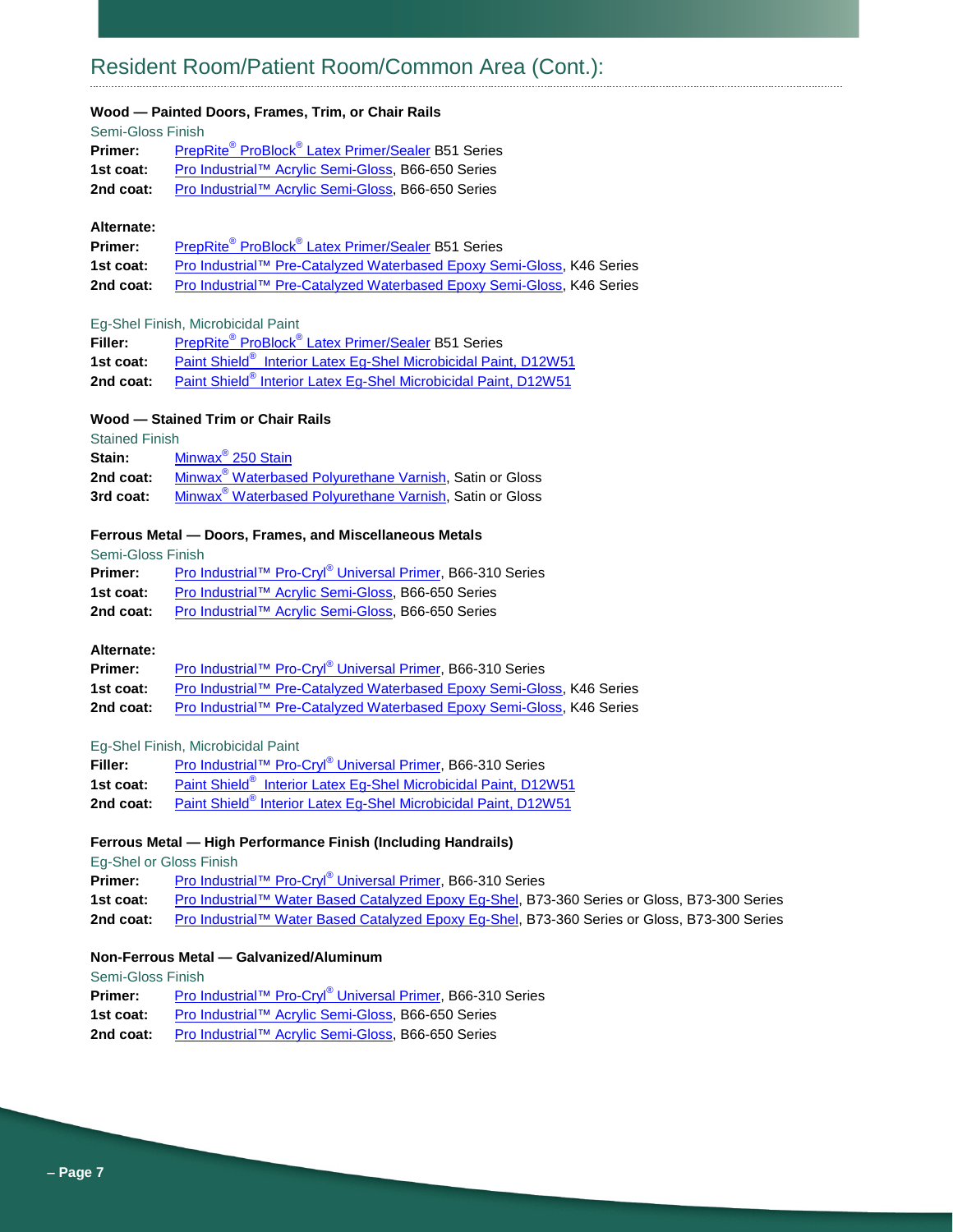### Resident Room/Patient Room/Common Area (Cont.):

### **Alternate:**

| <b>Primer:</b> | Pro Industrial™ Pro-Cryl® Universal Primer, B66-310 Series            |
|----------------|-----------------------------------------------------------------------|
| 1st coat:      | Pro Industrial™ Pre-Catalyzed Waterbased Epoxy Semi-Gloss, K46 Series |
| 2nd coat:      | Pro Industrial™ Pre-Catalyzed Waterbased Epoxy Semi-Gloss, K46 Series |

### **Non-Ferrous Metal — High Performance Finish (Including Handrails)**

Eg-Shel or Gloss Finish

| <b>Primer:</b> | Pro Industrial™ Pro-Cryl <sup>®</sup> Universal Primer, B66-310 Series |
|----------------|------------------------------------------------------------------------|
|                |                                                                        |

1st coat: Pro Industrial™ [Water Based Catalyzed Epoxy Eg-Shel,](http://www.sherwin-williams.com/document/PDS/en/035777055595/) B73-360 Series or Gloss, B73-300 Series

2nd coat: Pro Industrial™ [Water Based Catalyzed Epoxy Eg-Shel,](http://www.sherwin-williams.com/document/PDS/en/035777055595/) B73-360 Series or Gloss, B73-300 Series

### Kitchen/Food Service Area/Restroom/Dry Lab/Corridor:

### **CMU — Concrete Masonry Units**

| <b>Gloss-High Performance Finish</b> |                                                                   |
|--------------------------------------|-------------------------------------------------------------------|
| <b>Filler:</b>                       | Loxon <sup>®</sup> Block Surfacer, A24W200                        |
| 1st coat:                            | Pro Industrial™ Water Based Catalyzed Epoxy Gloss, B73-300 Series |
| 2nd coat:                            | Pro Industrial™ Water Based Catalyzed Epoxy Gloss, B73-300 Series |

### Semi-Gloss Finish

| Filler:   | Loxon <sup>®</sup> Block Surfacer, A24W200                            |
|-----------|-----------------------------------------------------------------------|
| 1st coat: | Pro Industrial™ Pre-Catalyzed Waterbased Epoxy Semi-Gloss, K46 Series |
| 2nd coat: | Pro Industrial™ Pre-Catalyzed Waterbased Epoxy Semi-Gloss, K46 Series |

### Eg-Shel Finish

| Filler:   | Loxon <sup>®</sup> Block Surfacer, A24W200                         |
|-----------|--------------------------------------------------------------------|
| 1st coat: | Pro Industrial™ Pre-Catalyzed Waterbased Epoxy Eq-Shel, K45 Series |
| 2nd coat: | Pro Industrial™ Pre-Catalyzed Waterbased Epoxy Eq-Shel, K45 Series |

### Eg-Shel- **High Performance Finish**

| Filler:   | Loxon <sup>®</sup> Block Surfacer, A24W200                          |
|-----------|---------------------------------------------------------------------|
| 1st coat: | Pro Industrial™ Water Based Catalyzed Epoxy Eg-Shel, B73-360 Series |
| 2nd coat: | Pro Industrial™ Water Based Catalyzed Epoxy Eq-Shel, B73-360 Series |

### **Masonry and Concrete – Ceilings and Soffits**

| <b>Flat Finish</b> |                                                               |
|--------------------|---------------------------------------------------------------|
| Primer:            | Loxon <sup>®</sup> Concrete & Masonry Primer Sealer, A24W8300 |
| 1st coat:          | Harmony <sup>®</sup> Interior Latex Flat, B5 Series           |
|                    | 2nd coat: Harmony <sup>®</sup> Interior Latex Flat, B5 Series |

#### **Alternate:**

| Primer:   | Loxon <sup>®</sup> Concrete & Masonry Primer Sealer, A24W8300         |
|-----------|-----------------------------------------------------------------------|
| 1st coat: | ProMar <sup>®</sup> 200 Zero VOC Interior Latex Flat, B30-2600 Series |
| 2nd coat: | ProMar <sup>®</sup> 200 Zero VOC Interior Latex Flat, B30-2600 Series |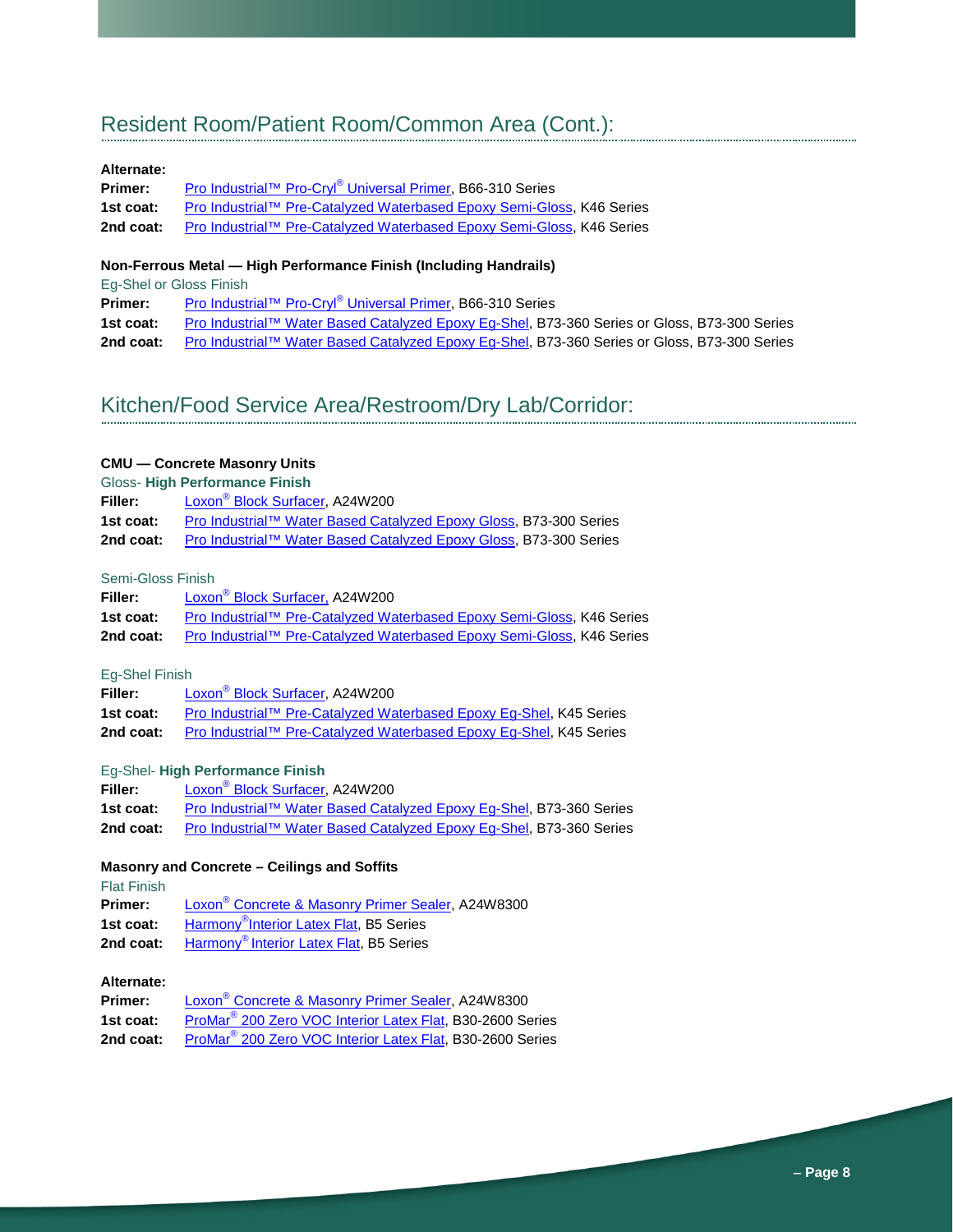## Kitchen/Food Service Area/Restroom/Dry Lab/Corridor (Cont.):

### **Gypsum Board — Walls**

|           | Gloss-High Performance Finish                                     |
|-----------|-------------------------------------------------------------------|
| Primer:   | ProMar <sup>®</sup> 200 Zero VOC Latex Primer, B28W2600           |
| 1st coat: | Pro Industrial™ Water Based Catalyzed Epoxy Gloss, B73-300 Series |
| 2nd coat: | Pro Industrial™ Water Based Catalyzed Epoxy Gloss, B73-300 Series |

### Semi-Gloss Finish

| <b>Primer:</b> | ProMar <sup>®</sup> 200 Zero VOC Latex Primer, B28W2600               |
|----------------|-----------------------------------------------------------------------|
| 1st coat:      | Pro Industrial™ Pre-Catalyzed Waterbased Epoxy Semi-Gloss, K46 Series |
| 2nd coat:      | Pro Industrial™ Pre-Catalyzed Waterbased Epoxy Semi-Gloss, K46 Series |

### Eg-Shel Finish

| <b>Primer:</b> | ProMar <sup>®</sup> 200 Zero VOC Latex Primer, B28W2600            |
|----------------|--------------------------------------------------------------------|
| 1st coat:      | Pro Industrial™ Pre-Catalyzed Waterbased Epoxy Eq-Shel, K45 Series |
| 2nd coat:      | Pro Industrial™ Pre-Catalyzed Waterbased Epoxy Eq-Shel, K45 Series |

### Eg-Shel- **High Performance Finish**

| <b>Primer:</b> | ProMar <sup>®</sup> 200 Zero VOC Latex Primer, B28W2600             |
|----------------|---------------------------------------------------------------------|
| 1st coat:      | Pro Industrial™ Water Based Catalyzed Epoxy Eq-Shel, B73-360 Series |
| 2nd coat:      | Pro Industrial™ Water Based Catalyzed Epoxy Eq-Shel, B73-360 Series |

### **Gypsum Board — Ceilings and Soffits**

Flat Finish

| Primer:   | Harmony <sup>®</sup> Interior Latex Primer, B11     |
|-----------|-----------------------------------------------------|
| 1st coat: | Harmony <sup>®</sup> Interior Latex Flat, B5 Series |
| 2nd coat: | Harmony <sup>®</sup> Interior Latex Flat, B5 Series |

### **Alternate:**

| Primer:   | ProMar <sup>®</sup> 200 Zero VOC Latex Primer, B28W2600               |
|-----------|-----------------------------------------------------------------------|
| 1st coat: | ProMar <sup>®</sup> 200 Zero VOC Interior Latex Flat, B30-2600 Series |
| 2nd coat: | ProMar <sup>®</sup> 200 Zero VOC Interior Latex Flat, B30-2600 Series |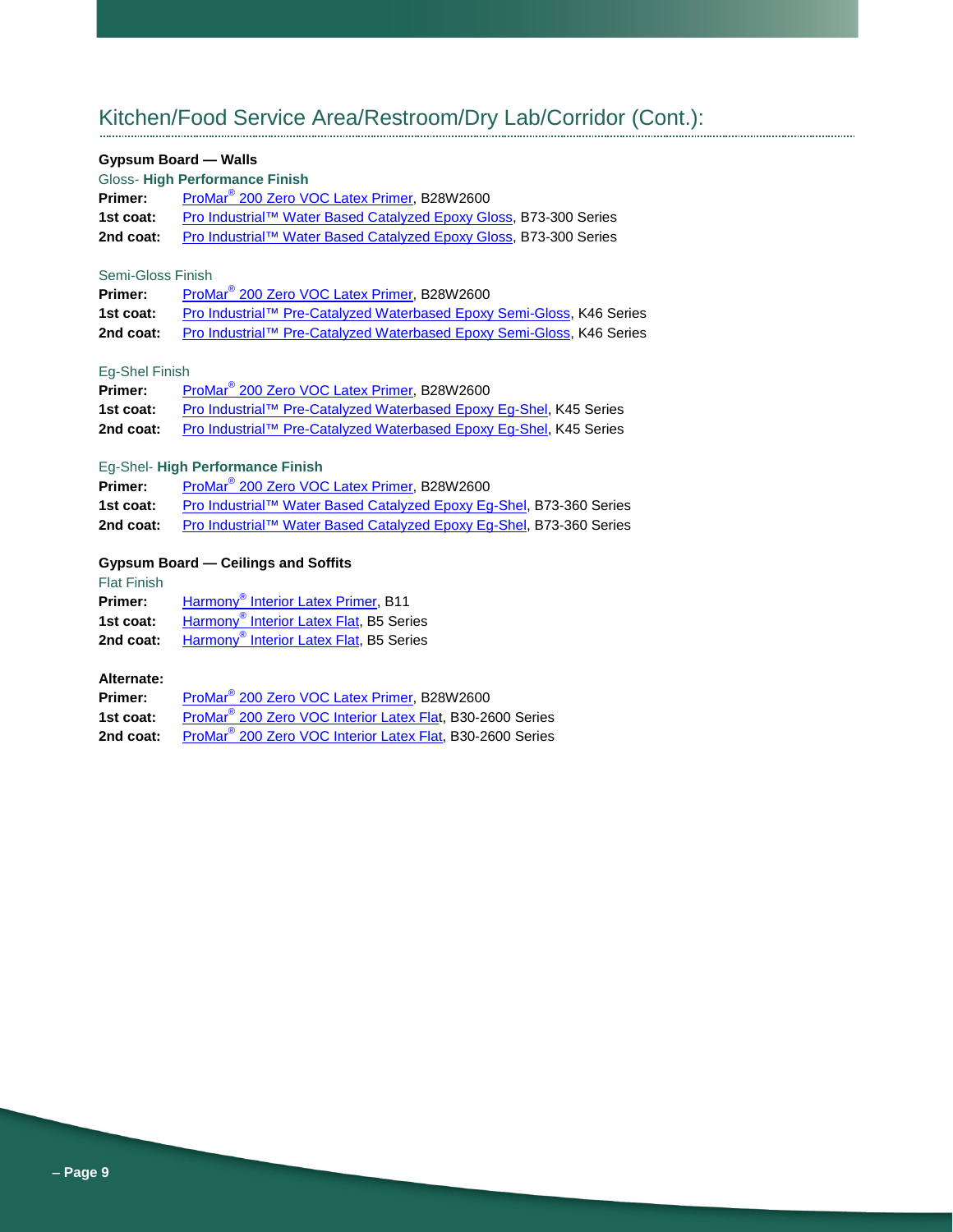### Kitchen/Food Service Area/Restroom/Dry Lab/Corridor (Cont.):

#### **Ferrous Metal — Doors, Frames, and Miscellaneous Metals**

Semi-Gloss Finish

| <b>Primer:</b> | Pro Industrial™ Pro-Cryl® Universal Primer, B66-310 Series |
|----------------|------------------------------------------------------------|
| 1st coat:      | Pro Industrial™ Acrylic Semi-Gloss, B66-650 Series         |
| 2nd coat:      | Pro Industrial™ Acrylic Semi-Gloss, B66-650 Series         |
|                |                                                            |

### **Alternate:**

| Primer:   | Pro Industrial™ Pro-Cryl <sup>®</sup> Universal Primer, B66-310 Series |
|-----------|------------------------------------------------------------------------|
| 1st coat: | Pro Industrial™ Pre-Catalyzed Waterbased Epoxy Semi-Gloss, K46 Series  |
| 2nd coat: | Pro Industrial™ Pre-Catalyzed Waterbased Epoxy Semi-Gloss, K46 Series  |

### **Ferrous Metal — High Performance Finish (Including Handrails)**

Eg-Shel or Gloss Finish

**Primer:** Pro Industrial™ Pro-Cryl® [Universal Primer,](http://www.sherwin-williams.com/document/PDS/en/035777467329/) B66-310 Series **1st coat:** Pro Industrial™ [Water Based Catalyzed Epoxy Eg-Shel,](http://www.sherwin-williams.com/document/PDS/en/035777055595/) B73-360 Series or Gloss, B73-300 Series **2nd coat:** Pro Industrial™ [Water Based Catalyzed Epoxy Eg-Shel,](http://www.sherwin-williams.com/document/PDS/en/035777055595/) B73-360 Series or Gloss, B73-300 Series

### **Non-Ferrous Metal — Galvanized/Aluminum**

Semi-Gloss Finish

| <b>Primer:</b> | Pro Industrial™ Pro-Cryl® Universal Primer, B66-310 Series   |
|----------------|--------------------------------------------------------------|
| 1st coat:      | Pro Industrial™ Acrylic Semi-Gloss, B66-650 Series           |
|                | 2nd coat: Pro Industrial™ Acrylic Semi-Gloss, B66-650 Series |

#### **Alternate:**

| Primer:   | Pro Industrial™ Pro-Cryl® Universal Primer, B66-310 Series            |
|-----------|-----------------------------------------------------------------------|
| 1st coat: | Pro Industrial™ Pre-Catalyzed Waterbased Epoxy Semi-Gloss, K46 Series |
| 2nd coat: | Pro Industrial™ Pre-Catalyzed Waterbased Epoxy Semi-Gloss, K46 Series |

### **Non-Ferrous Metal — High Performance Finish (Including Handrails)**

Eg-Shel or Gloss Finish

- **Primer:** Pro Industrial™ Pro-Cryl<sup>®</sup> [Universal Primer,](http://www.sherwin-williams.com/document/PDS/en/035777467329/) B66-310 Series
- **1st coat:** Pro Industrial™ [Water Based Catalyzed Epoxy Eg-Shel,](http://www.sherwin-williams.com/document/PDS/en/035777055595/) B73-360 Series or Gloss, B73-300 Series
- 2nd coat: Pro Industrial™ [Water Based Catalyzed Epoxy Eg-Shel,](http://www.sherwin-williams.com/document/PDS/en/035777055595/) B73-360 Series or Gloss, B73-300 Series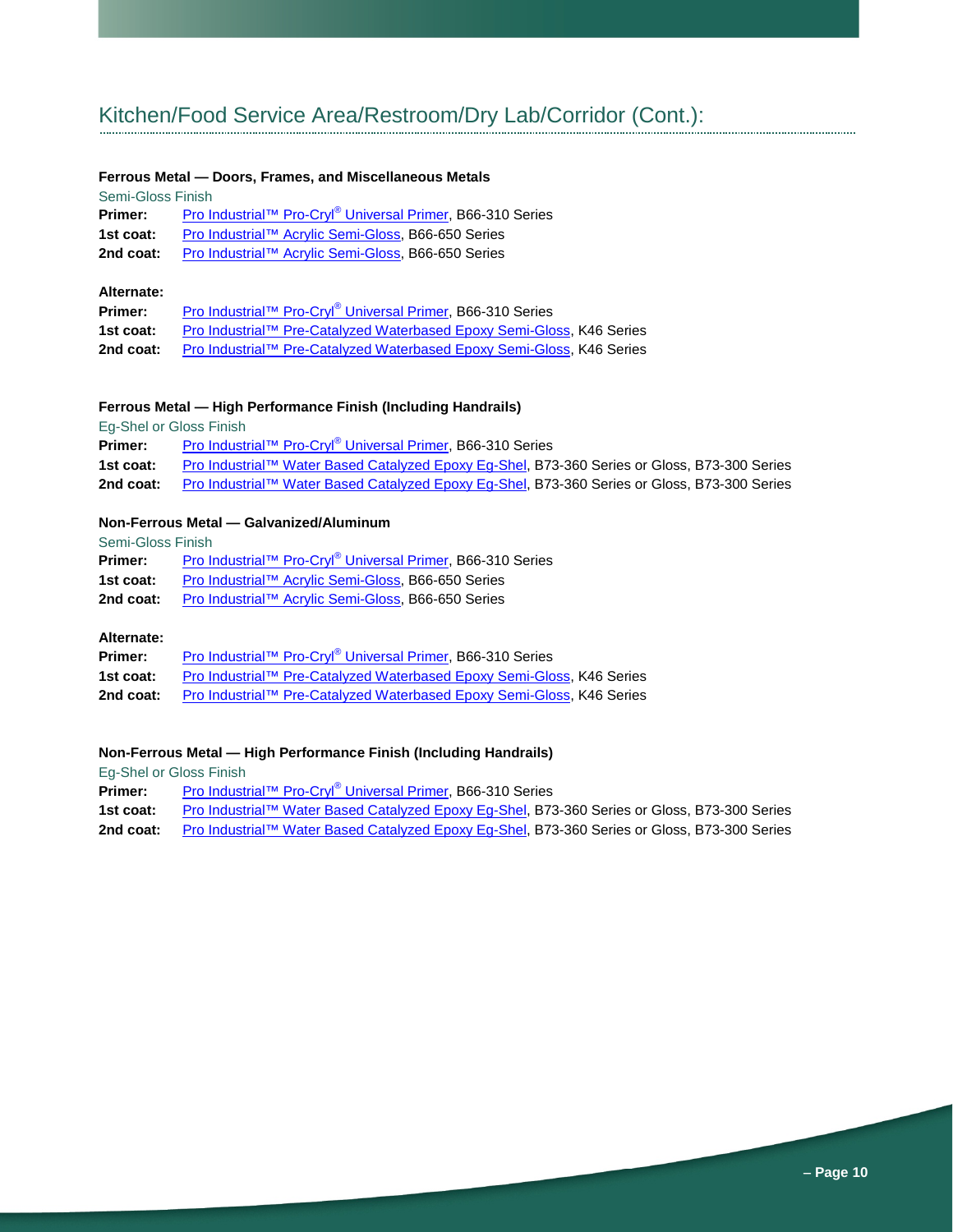### Operating Room/Surgical Suite:

### **CMU — Concrete Masonry Units**

### Gloss- **High Performance Finish**

| Filler:   | Loxon <sup>®</sup> Block Surfacer, A24W200                        |
|-----------|-------------------------------------------------------------------|
| 1st coat: | Pro Industrial™ Water Based Catalyzed Epoxy Gloss, B73-300 Series |
| 2nd coat: | Pro Industrial™ Water Based Catalyzed Epoxy Gloss, B73-300 Series |

#### Eg-Shel- **High Performance Finish**

| Filler:   | Loxon <sup>®</sup> Block Surfacer, A24W200                          |
|-----------|---------------------------------------------------------------------|
| 1st coat: | Pro Industrial™ Water Based Catalyzed Epoxy Eq-Shel, B73-360 Series |
| 2nd coat: | Pro Industrial™ Water Based Catalyzed Epoxy Eq-Shel, B73-360 Series |

### **Gypsum Board — Walls & Ceilings**

Gloss- **High Performance Finish**

| <b>Primer:</b> | ProMar <sup>®</sup> 200 Zero VOC Latex Primer, B28W2600           |
|----------------|-------------------------------------------------------------------|
| 1st coat:      | Pro Industrial™ Water Based Catalyzed Epoxy Gloss, B73-300 Series |
| 2nd coat:      | Pro Industrial™ Water Based Catalyzed Epoxy Gloss, B73-300 Series |

### Eg-Shel- **High Performance Finish**

| Primer:   | ProMar <sup>®</sup> 200 Zero VOC Latex Primer, B28W2600             |
|-----------|---------------------------------------------------------------------|
| 1st coat: | Pro Industrial™ Water Based Catalyzed Epoxy Eq-Shel, B73-360 Series |
| 2nd coat: | Pro Industrial™ Water Based Catalyzed Epoxy Eq-Shel, B73-360 Series |

#### **Ferrous Metal — Doors, Frames, Handrails, and Miscellaneous Metals**

Gloss- **High Performance Finish**

| <b>Primer:</b> | Pro Industrial™ Pro-Cryl® Universal Primer, B66-310 Series        |
|----------------|-------------------------------------------------------------------|
| 1st coat:      | Pro Industrial™ Water Based Catalyzed Epoxy Gloss, B73-300 Series |
| 2nd coat:      | Pro Industrial™ Water Based Catalyzed Epoxy Gloss, B73-300 Series |

### Eg-Shel- **High Performance Finish**

| <b>Primer:</b> | Pro Industrial™ Pro-Cryl <sup>®</sup> Universal Primer, B66-310 Series |
|----------------|------------------------------------------------------------------------|
| 1st coat:      | Pro Industrial™ Water Based Catalyzed Epoxy Eg-Shel, B73-360 Series    |
| 2nd coat:      | Pro Industrial™ Water Based Catalyzed Epoxy Eq-Shel, B73-360 Series    |

#### **Non-Ferrous Metal — Doors, Frames, Handrails, and Miscellaneous Metals**

Gloss- **High Performance Finish**

| <b>Primer:</b> | Pro Industrial™ Pro-Cryl® Universal Primer, B66-310 Series        |
|----------------|-------------------------------------------------------------------|
| 1st coat:      | Pro Industrial™ Water Based Catalyzed Epoxy Gloss, B73-300 Series |
| 2nd coat:      | Pro Industrial™ Water Based Catalyzed Epoxy Gloss, B73-300 Series |

#### Eg-Shel- **High Performance Finish**

Primer: Pro Industrial™ [Pro-Cryl Universal Primer,](http://www.sherwin-williams.com/document/PDS/en/035777467329/) B66-310 Series

1st coat: Pro Industrial™ [Water Based Catalyzed Epoxy Eg-Shel,](http://www.sherwin-williams.com/document/PDS/en/035777055595/) B73-360 Series

2nd coat: Pro Industrial<sup>™</sup> [Water Based Catalyzed Epoxy Eg-Shel,](http://www.sherwin-williams.com/document/PDS/en/035777055595/) B73-360 Series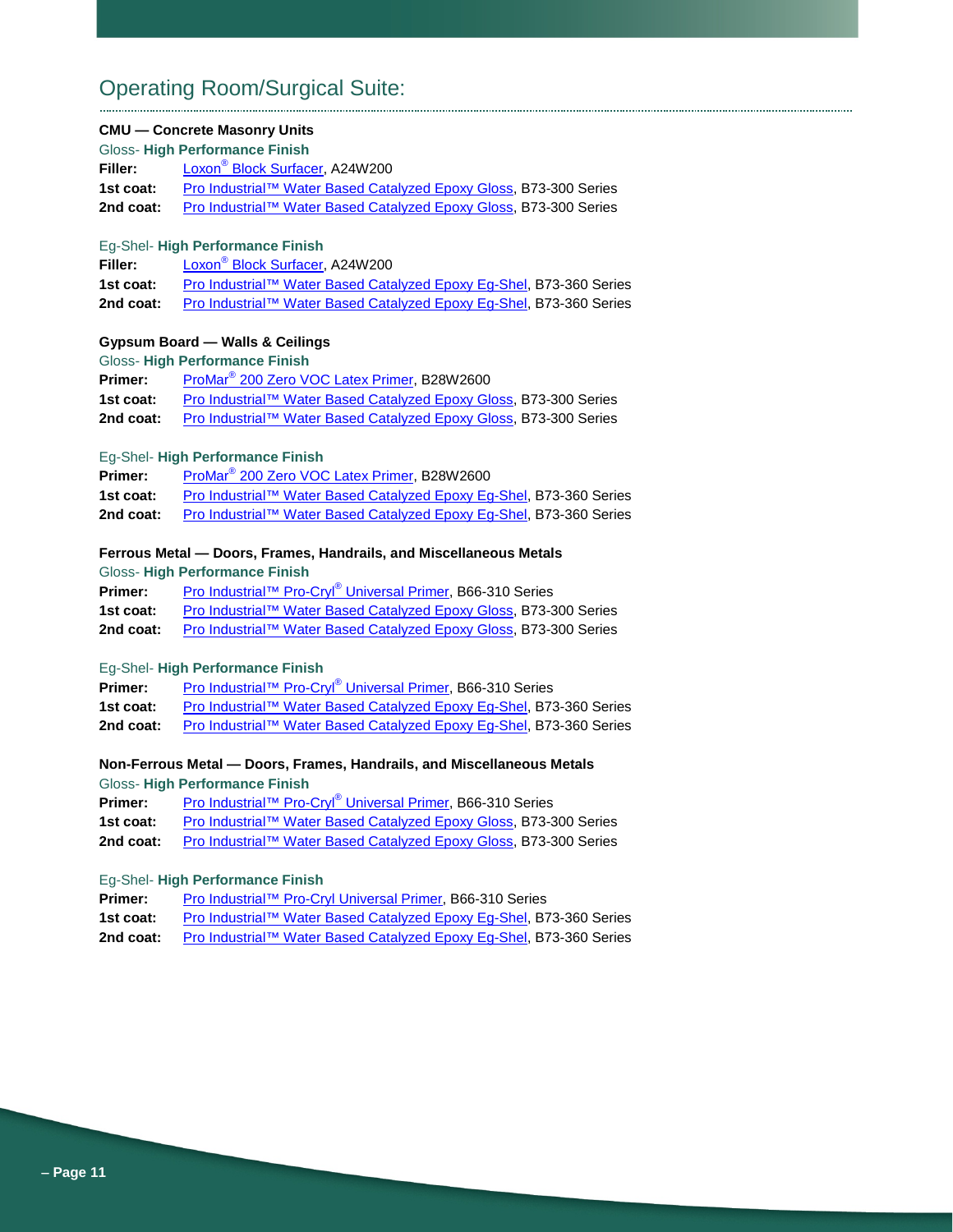### Exposed Ceilings and Decking:

### **Ferrous Decking — including Bar Joists**

Flat, Eg-Shel, or Semi-Gloss Finish

**Primer:** [Pro Industrial Pro-Cryl](http://www.sherwin-williams.com/document/PDS/en/035777467329/)® Universal Primer, B66-310 Series

**1st coat:** Pro Industrial™ [Waterborne Acrylic Dryfall, Flat, Eg-Shel, Semi-Gloss](http://www.sherwin-williams.com/document/PDS/en/035777045664/) B42-80 Series

2nd coat: Pro Industrial™ [Waterborne Acrylic Dryfall, Flat, Eg-Shel, Semi-Gloss](http://www.sherwin-williams.com/document/PDS/en/035777045664/) B42-80 Series

### **Non-Ferrous Decking**

Flat, Eg-Shel, or Semi-Gloss Finish

| 1st coat: | Pro Industrial™ Waterborne Acrylic Dryfall, Flat, Eg-Shel, Semi-Gloss B42-80 Series        |
|-----------|--------------------------------------------------------------------------------------------|
| 2nd coat: | <b>Pro Industrial™ Waterborne Acrylic Dryfall, Flat, Eg-Shel, Semi-Gloss B42-80 Series</b> |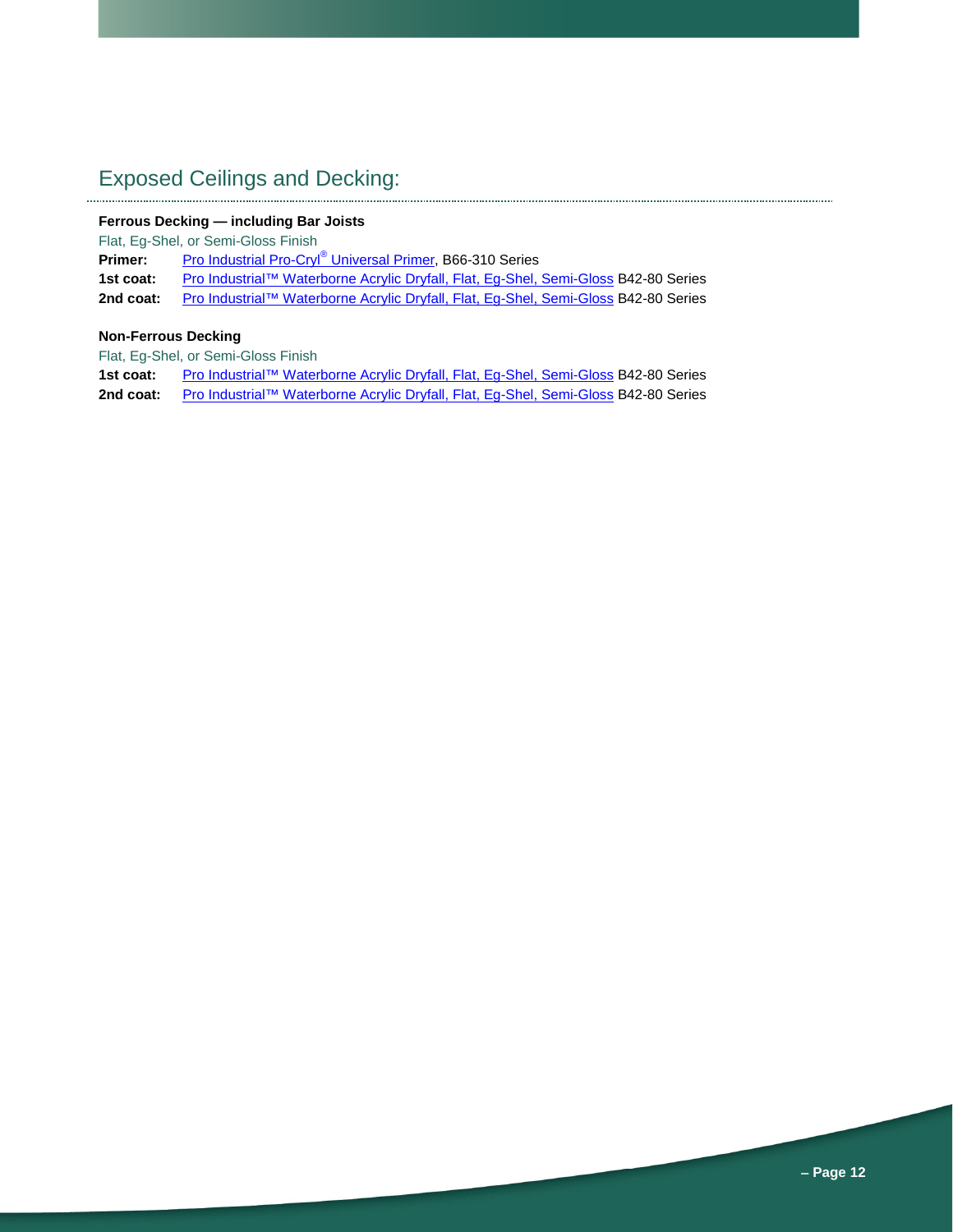### Concrete Floors — Pigmented Coating Systems:

### **Light Duty (Foot Traffic)**

1st coat: ArmorSeal<sup>®</sup> Tread-Plex<sup>™</sup> 2nd coat: **ArmorSeal<sup>®</sup> Tread-Plex<sup>™</sup>** 

#### **Medium/Heavy Duty**

Gloss Finish<br>**1st coat:** 

**1st coat:** ArmorSeal® [8100 Finish](http://www.paintdocs.com/docs/webPDF.jsp?SITEID=STORECAT&doctype=PDS&lang=E&prodno=B708100) B70-8100 Series 2nd coat: ArmorSeal<sup>®</sup> [8100 Finish](http://www.paintdocs.com/docs/webPDF.jsp?SITEID=STORECAT&doctype=PDS&lang=E&prodno=B708100) B70-8100 Series

Satin Finish<br>**1st coat:** ArmorSeal<sup>®</sup> [8100 Finish](http://www.paintdocs.com/docs/webPDF.jsp?SITEID=STORECAT&doctype=PDS&lang=E&prodno=B708100) B70-8160 Series 2nd coat: ArmorSeal<sup>®</sup> [8100 Finish](http://www.paintdocs.com/docs/webPDF.jsp?SITEID=STORECAT&doctype=PDS&lang=E&prodno=B708100) B70-8160 Series

### Concrete Floors — Decorative Coating Systems:

**Sherwin-Williams, offers a full line of patching materials, basecoats and high-performance floor finishes. Sherwin-Williams has a coating solution for most surfaces.** 

**Please contact your local Sherwin-Williams representative for detailed information and specifications.**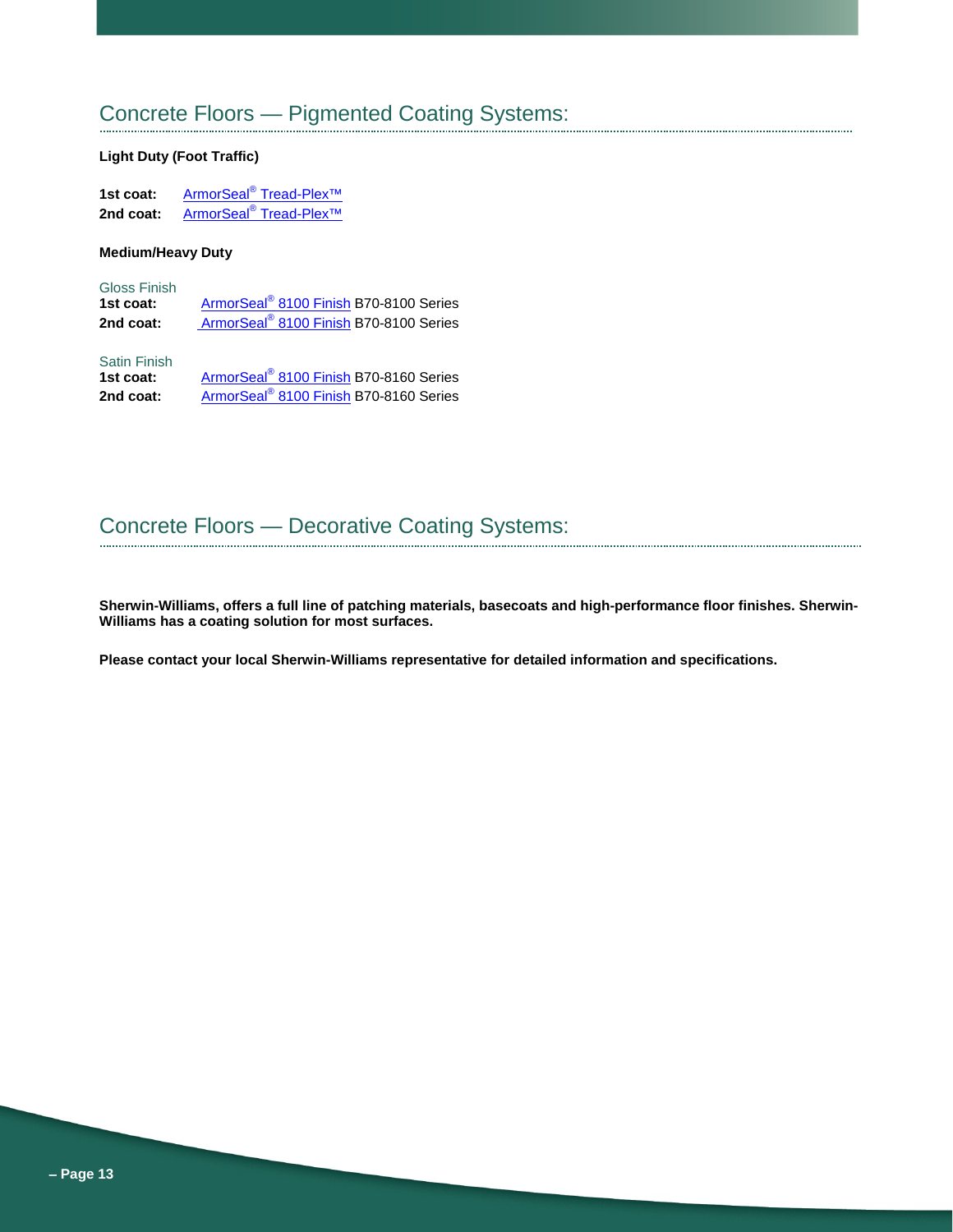# Healthcare Facility Exterior Paint Schedule

### Specifier Notes — Topcoats:

a. **A-100® Exterior Latex** — A 100% acrylic formula that offers a durable, professional quality coating available in a Flat, Satin, Low-Sheen, and Gloss finishes.

b. **Loxon XP™ Masonry Coating** — A high build exterior masonry coating that can be applied to fresh concrete and masonry surfaces. It is highly alkali and efflorescent resistant. This may be applied to a surface with a pH of 6 to 13.

c. **Conflex XL™ Elastomeric High Building Coating** — An elastomeric coating that provides excellent flexibility, durability, and weather resistance.

This product will protect against wind-driven rain when used on tilt-up, precast, or poured-in-place concrete, CMU, and stucco. Available in smooth or textured finishes.

d. **Pro Industrial Waterbased Acrolon™ 100 Urethane** — A two-component, waterbased, acrylic urethane enamel. It is designed for high performance protection with outstanding exterior gloss and color retention properties.

e. **Pro Industrial™ Acrylic Coating** — A single-component, light industrial, 100% acrylic coating that flows and levels to a smooth finish. Available in an Eg-Shel, Semi-Gloss, and Gloss finishes.

f. **UltraCrete Textured Masonry Topcoat** — A 100% acrylic aggregate filled coating used to produce a textured finish on exterior surfaces

### Recommended Finishes:

- **Body:** Flat or Satin (unless otherwise noted)
- **Trim:** Semi-Gloss or Gloss Finish (unless otherwise noted)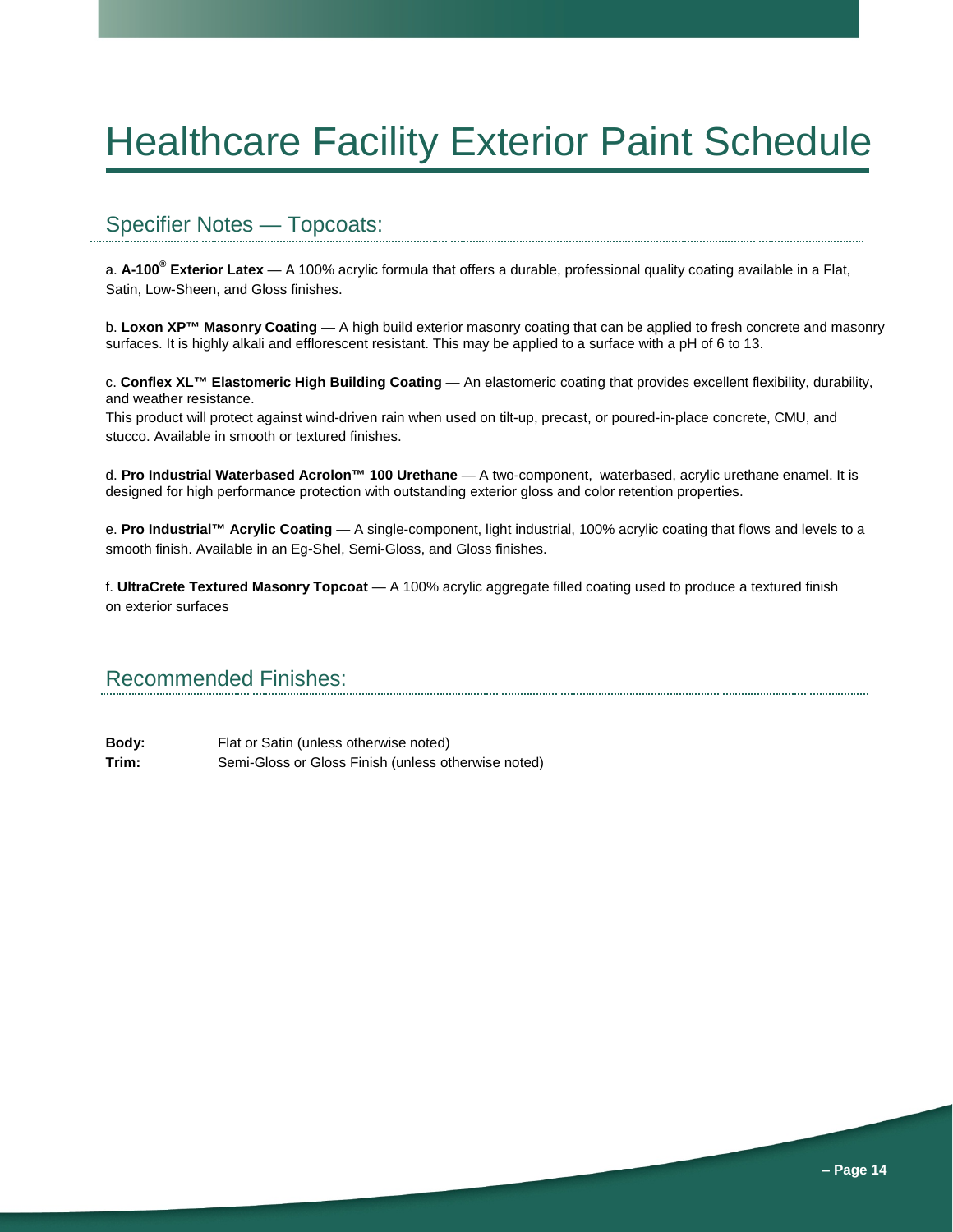## Healthcare Facility Exterior Paint Schedule

### Concrete and Masonry-Smooth:

#### Gloss Finish

| Primer:   | Loxon <sup>®</sup> Concrete & Masonry Primer Sealer, A24W8300 |
|-----------|---------------------------------------------------------------|
| 1st coat: | A-100 <sup>®</sup> Exterior Latex Gloss, A8 Series            |
| 2nd coat: | A-100 <sup>®</sup> Exterior Latex Gloss, A8 Series            |

### Satin Finish

| Primer:   | Loxon <sup>®</sup> Concrete & Masonry Primer Sealer, A24W8300 |
|-----------|---------------------------------------------------------------|
| 1st coat: | A-100 <sup>®</sup> Exterior Latex Satin, A82 Series           |
|           | 2nd coat: A-100 <sup>®</sup> Exterior Latex Satin, A82 Series |

#### Low Sheen Finish

| Primer:   | Loxon <sup>®</sup> Concrete & Masonry Primer Sealer, A24W8300 |
|-----------|---------------------------------------------------------------|
| 1st coat: | A-100 <sup>®</sup> Exterior Latex Low Sheen, A12 Series       |
| 2nd coat: | A-100 <sup>®</sup> Exterior Latex Low Sheen, A12 Series       |

### Flat Finish

| Primer:   | Loxon <sup>®</sup> Concrete & Masonry Primer Sealer, A24W8300 |
|-----------|---------------------------------------------------------------|
| 1st coat: | A-100 <sup>®</sup> Exterior Latex Flat, A6 Series             |
| 2nd coat: | A-100 <sup>®</sup> Exterior Latex Flat, A6 Series             |

#### Flat Finish-**High Build Coating**

| 1st coat: | Loxon XP™ Masonry Coating, A24-1400 Series |
|-----------|--------------------------------------------|
| 2nd coat: | Loxon XP™ Masonry Coating, A24-1400 Series |

### CMU and Block Areas-Porous:

#### Gloss Finish

| Primer:   | Loxon <sup>®</sup> Block Surfacer, A24W200         |
|-----------|----------------------------------------------------|
| 1st coat: | A-100 <sup>®</sup> Exterior Latex Gloss, A8 Series |
| 2nd coat: | A-100 <sup>®</sup> Exterior Latex Gloss, A8 Series |

| Satin Finish   |                                                     |
|----------------|-----------------------------------------------------|
| <b>Primer:</b> | Loxon <sup>®</sup> Block Surfacer, A24W200          |
| 1st coat:      | A-100 <sup>®</sup> Exterior Latex Satin, A82 Series |
| 2nd coat:      | A-100 <sup>®</sup> Exterior Latex Satin, A82 Series |

### Low Sheen Finish

| Primer:   | Loxon <sup>®</sup> Block Surfacer, A24W200              |
|-----------|---------------------------------------------------------|
| 1st coat: | A-100 <sup>®</sup> Exterior Latex Low Sheen, A12 Series |
| 2nd coat: | A-100 <sup>®</sup> Exterior Latex Low Sheen, A12 Series |

#### Flat Finish

| Primer:   | Loxon <sup>®</sup> Block Surfacer, A24W200        |
|-----------|---------------------------------------------------|
| 1st coat: | A-100 <sup>®</sup> Exterior Latex Flat, A6 Series |
| 2nd coat: | A-100 <sup>®</sup> Exterior Latex Flat, A6 Series |

### Flat Finish-**High Build Coating**

| 1st coat: | Loxon XP™ Masonry Coating, A24-1400 Series |
|-----------|--------------------------------------------|
| 2nd coat: | Loxon XP™ Masonry Coating, A24-1400 Series |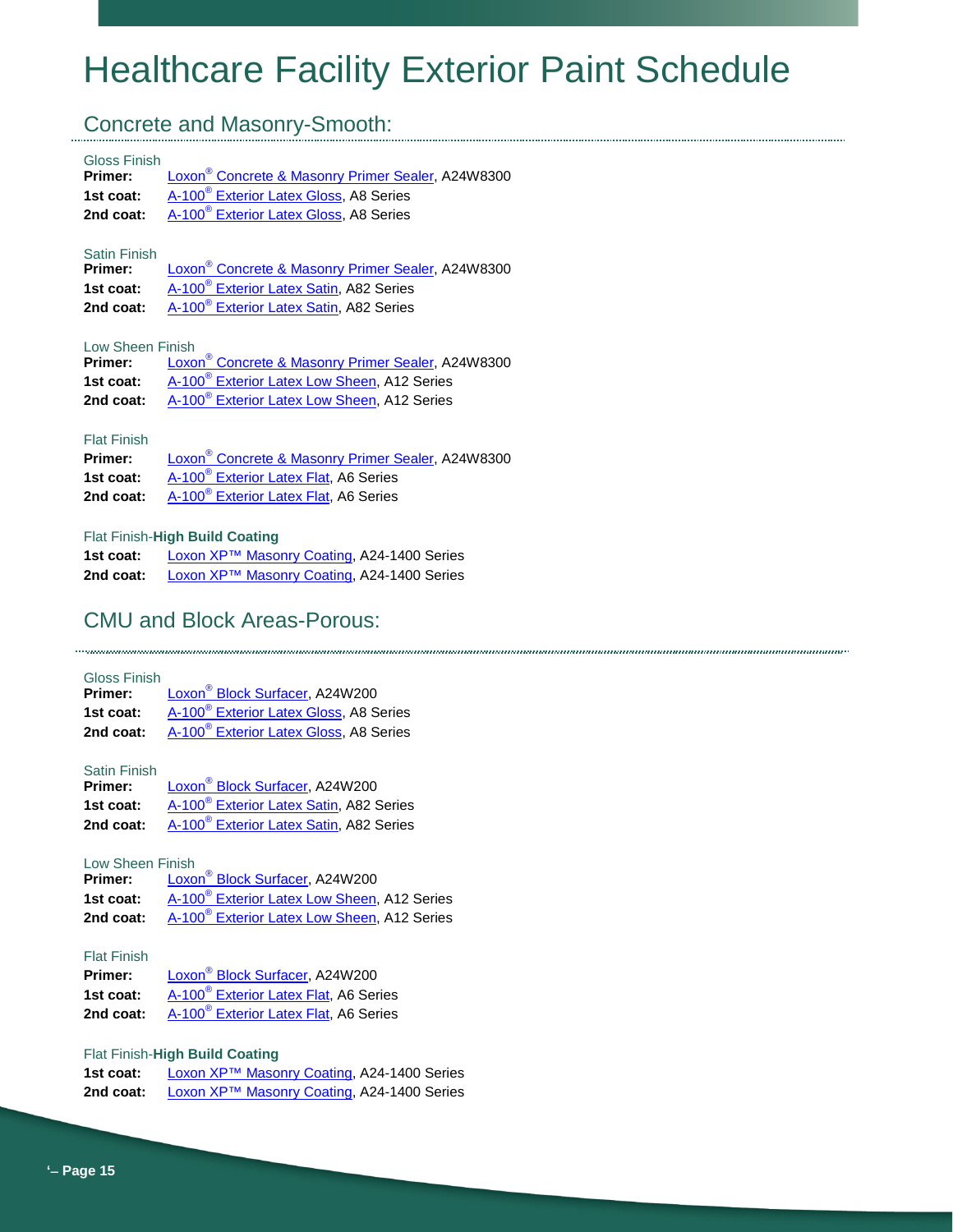### Ferrous Metals:

### **High Performance Finish**

| Gloss Finish |                                                                           |
|--------------|---------------------------------------------------------------------------|
| Primer:      | Pro Industrial™ Pro-Cryl® Universal Primer, B66-310 Series                |
| 1st coat:    | Pro Industrial™Waterbased™ Acrolon 100 Polyurethane Gloss, B65-720 Series |
| 2nd coat:    | Pro Industrial™Waterbased™ Acrolon 100 Polyurethane Gloss, B65-720 Series |

### Semi-Gloss Finish

| Primer:   | Pro Industrial™ Pro-Cryl® Universal Primer, B66-310 Series |
|-----------|------------------------------------------------------------|
| 1st coat: | Pro Industrial™ Acrylic Semi-Gloss, B66-650 Series         |
| 2nd coat: | Pro Industrial™ Acrylic Semi-Gloss, B66-650 Series         |

## Non-Ferrous Metals:

### **High Performance Finish**

### Gloss Finish

| <b>Primer:</b> | Pro Industrial™ Pro-Cryl® Universal Primer, B66-310 Series                |
|----------------|---------------------------------------------------------------------------|
| 1st coat:      | Pro Industrial™Waterbased™ Acrolon 100 Polyurethane Gloss, B65-720 Series |
| 2nd coat:      | Pro Industrial™Waterbased™ Acrolon 100 Polyurethane Gloss, B65-720 Series |
|                |                                                                           |

### Semi-Gloss Finish

| <b>Primer:</b> | Pro Industrial™ Pro-Cryl® Universal Primer, B66-310 Series |
|----------------|------------------------------------------------------------|
| 1st coat:      | Pro Industrial™ Acrylic Semi-Gloss, B66-650 Series         |
| 2nd coat:      | Pro Industrial™ Acrylic Semi-Gloss, B66-650 Series         |

## Wood:

### Gloss Finish

| <b>Primer:</b> | Exterior Latex Wood Primer, B42W8041               |
|----------------|----------------------------------------------------|
| 1st coat:      | A-100 <sup>®</sup> Exterior Latex Gloss, A8 Series |
| 2nd coat:      | A-100 <sup>®</sup> Exterior Latex Gloss, A8 Series |

### Satin Finish

| Primer:   | Exterior Latex Wood Primer, B42W8041                |
|-----------|-----------------------------------------------------|
| 1st coat: | A-100 <sup>®</sup> Exterior Latex Satin, A82 Series |
| 2nd coat: | A-100 <sup>®</sup> Exterior Latex Satin, A82 Series |

#### Low Sheen Finish

| <b>Primer:</b> | Exterior Latex Wood Primer, B42W8041                    |
|----------------|---------------------------------------------------------|
| 1st coat:      | A-100 <sup>®</sup> Exterior Latex Low Sheen, A12 Series |
| 2nd coat:      | A-100 <sup>®</sup> Exterior Latex Low Sheen, A12 Series |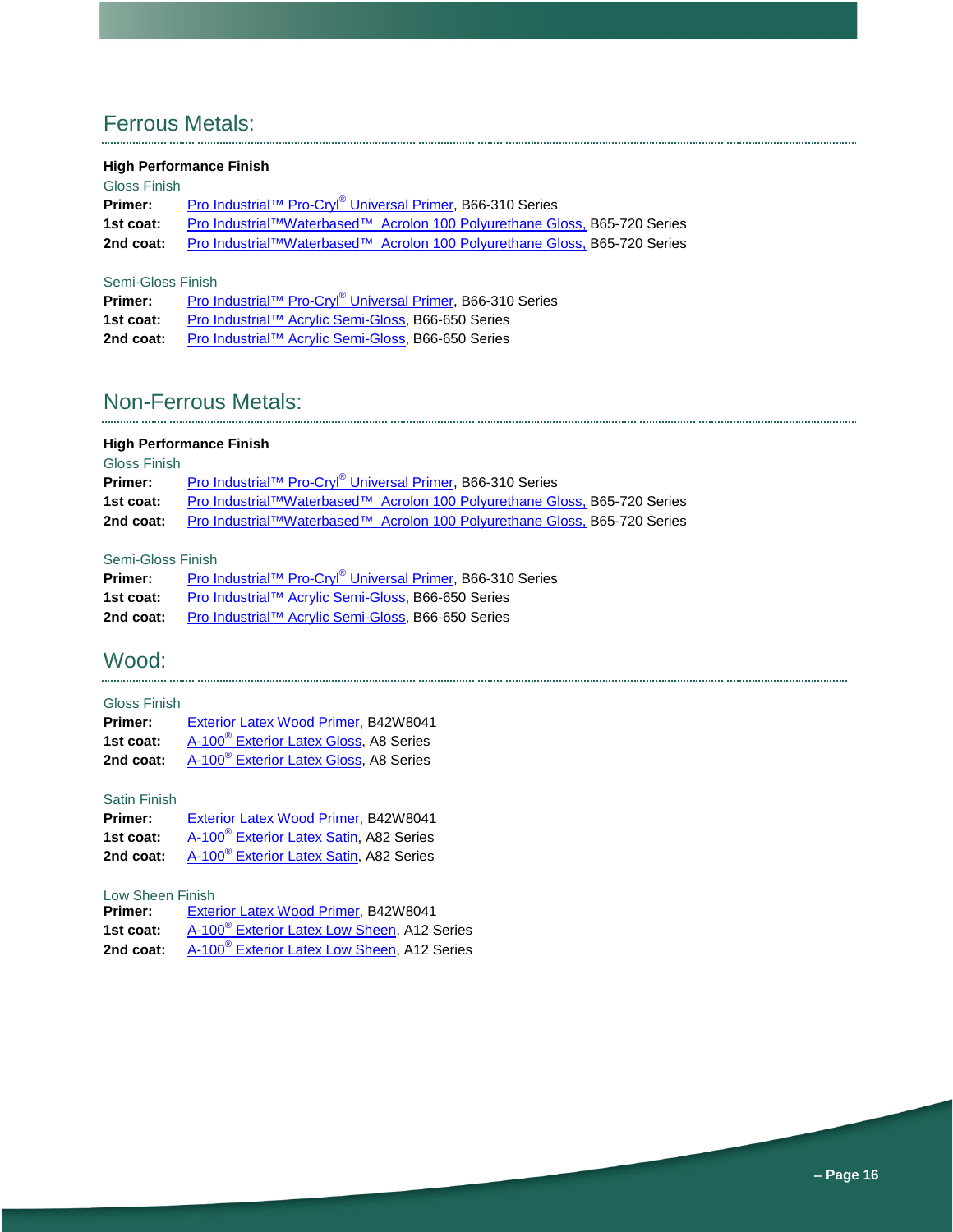### Plaster/Stucco/EIFS:

### Gloss Finish

| Primer:   | Loxon <sup>®</sup> Concrete & Masonry Primer Sealer, A24W8300 |
|-----------|---------------------------------------------------------------|
| 1st coat: | A-100 <sup>®</sup> Exterior Latex Gloss, A8 Series            |
| 2nd coat: | A-100 <sup>®</sup> Exterior Latex Gloss, A8 Series            |

### Satin Finish

| Primer:   | Loxon <sup>®</sup> Concrete & Masonry Primer Sealer, A24W8300 |
|-----------|---------------------------------------------------------------|
| 1st coat: | A-100 <sup>®</sup> Exterior Latex Satin, A82 Series           |
| 2nd coat: | A-100 <sup>®</sup> Exterior Latex Satin, A82 Series           |

### Low Sheen Finish

| Primer:   | Loxon <sup>®</sup> Concrete & Masonry Primer Sealer, A24W8300 |
|-----------|---------------------------------------------------------------|
| 1st coat: | A-100 <sup>®</sup> Exterior Latex Low Sheen, A12 Series       |
| 2nd coat: | A-100 <sup>®</sup> Exterior Latex Low Sheen, A12 Series       |

### Flat Finish

| Primer:   | Loxon <sup>®</sup> Concrete & Masonry Primer Sealer, A24W8300 |
|-----------|---------------------------------------------------------------|
| 1st coat: | A-100 <sup>®</sup> Exterior Latex Flat, A6 Series             |
| 2nd coat: | A-100 <sup>®</sup> Exterior Latex Flat, A6 Series             |

### Flat Finish — **High Build Coating**

| 1st coat: | Loxon XP™ Masonry Coating, A24-1400 Series |
|-----------|--------------------------------------------|
| 2nd coat: | Loxon XP™ Masonry Coating, A24-1400 Series |